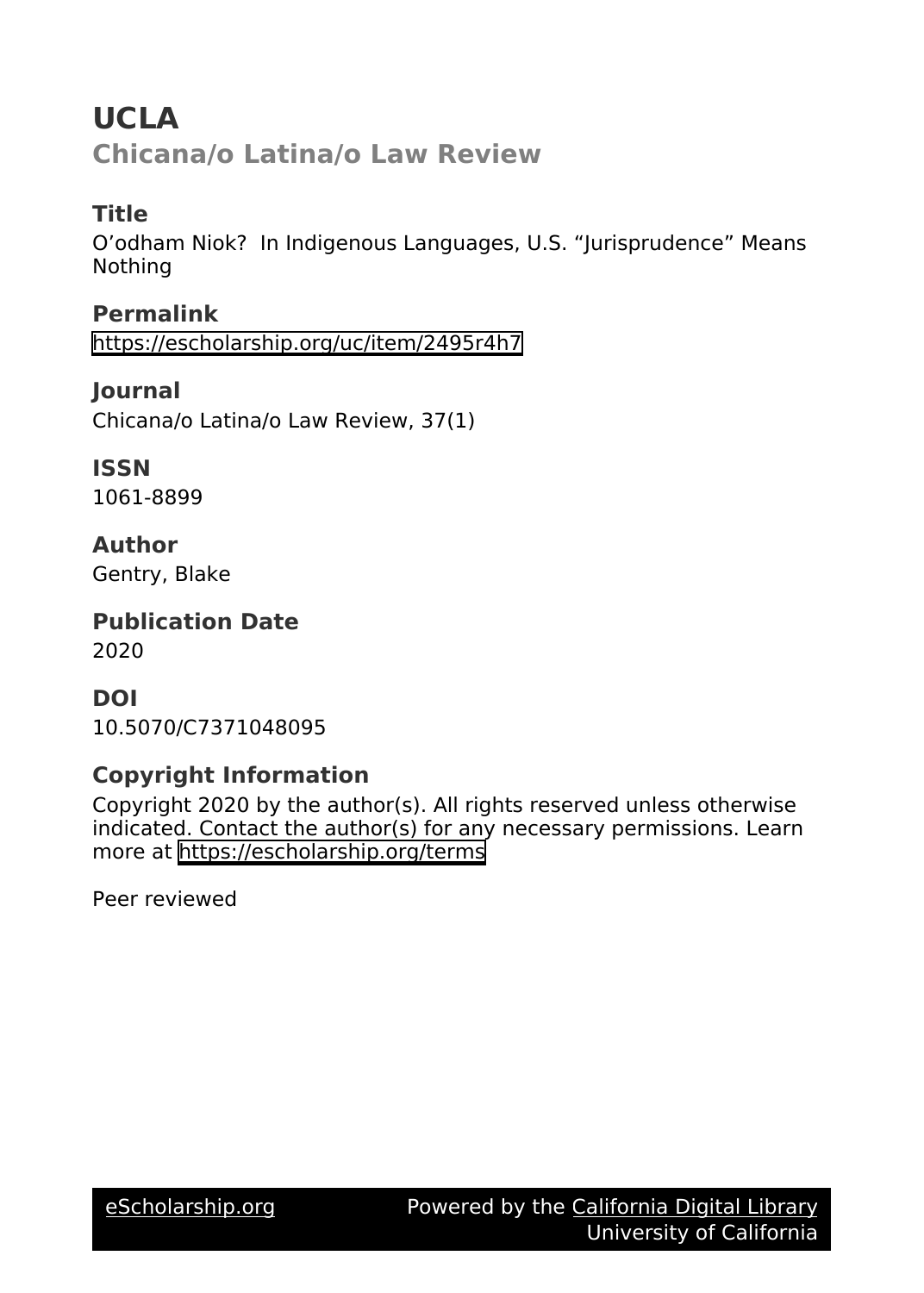# **O'ODHAM NIOK? IN INDIGENOUS LANGUAGES, U.S. "JURISPRUDENCE" MEANS NOTHING**

## <span id="page-1-0"></span>Blake Gentry

### **About the Author**

Blake Gentry (Cherokee) MPPM, works as a public policy advisor for the Traditional O'odham Government in Sonora, Mexico, and directs the Guatemala Acupuncture and Medical Aid Project (GUA-MAP) serving Q'eqchi and Ladino communities in Petén, Guatemala and immigrants in Tucson, Arizona. Gentry is an international consultant with the Higher Ground Foundation on Standards for Indigenous Community Climate Adaptation.

## **Table of Contents**

| B.                                                    |                 |                                                                                                                              |  |
|-------------------------------------------------------|-----------------|------------------------------------------------------------------------------------------------------------------------------|--|
|                                                       |                 |                                                                                                                              |  |
|                                                       |                 |                                                                                                                              |  |
|                                                       |                 |                                                                                                                              |  |
| LAW AND POLICY FOR INDIGENOUS LANGUAGES OF IMMIGRANTS |                 |                                                                                                                              |  |
|                                                       |                 |                                                                                                                              |  |
|                                                       |                 |                                                                                                                              |  |
|                                                       |                 |                                                                                                                              |  |
|                                                       |                 |                                                                                                                              |  |
| LANGUAGE IDEOLOGY IN THE COURTROOM  47                |                 |                                                                                                                              |  |
|                                                       |                 |                                                                                                                              |  |
|                                                       |                 |                                                                                                                              |  |
|                                                       | $\mathcal{I}$ . |                                                                                                                              |  |
|                                                       | $\mathcal{L}$   |                                                                                                                              |  |
|                                                       |                 | STANDING OF INDIGENOUS LANGUAGES IN THE U.S. IMMIGRATION SYSTEM. 32<br>A. First Contact, Origin of Language Discrimination36 |  |

© 2020 Blake Gentry. All rights reserved.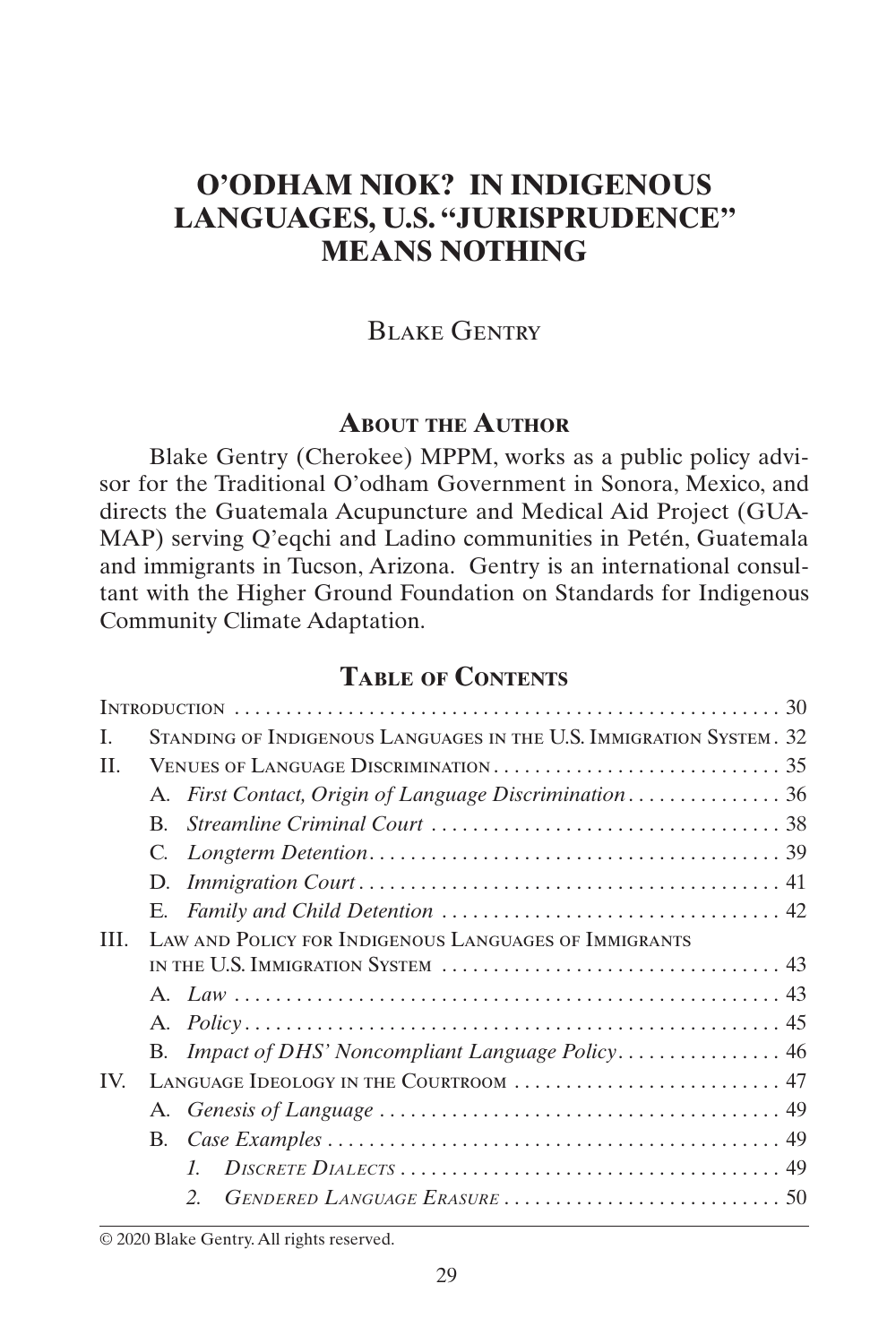<span id="page-2-0"></span>

| V. |  |  |                                                              |  |  |  |  |
|----|--|--|--------------------------------------------------------------|--|--|--|--|
|    |  |  |                                                              |  |  |  |  |
|    |  |  | IMMIGRANT POPULATION TRENDS: $2014-2017$ 53                  |  |  |  |  |
|    |  |  | 2. DATA TREND FOR INDIGENOUS LANGUAGES SPOKEN NATIONALLY. 54 |  |  |  |  |
|    |  |  | 3. ESTIMATED NATIONAL SCOPE OF GUATEMALAN INDIGENOUS         |  |  |  |  |
|    |  |  |                                                              |  |  |  |  |
|    |  |  |                                                              |  |  |  |  |
|    |  |  |                                                              |  |  |  |  |
|    |  |  |                                                              |  |  |  |  |
|    |  |  |                                                              |  |  |  |  |

## **Introduction**

*O'odham Niok*? is a common phrase uttered by speakers of O'odham, a language in the Uto-Aztecan language family; a language spoken in communities from Central Arizona to Southern Durango, Mexico, covering a geography of 1200 miles.

On March 27, 2018 at 2:00 PM, a fifty-seven-year-old O'odham man arrived at the Tohono O'odham Reservation in Arizona from his O'odham community, Kom Wahia *(El Cumalito in Spanish*), in Sonora, Mexico. He crossed the international border on foot onto the Tohono O'odham Nation, the United States' second largest reservation, and was arrested by Border Patrol at 3:00 PM. He left the reservation in the back of a Border Patrol vehicle and was deported to Nogales, Sonora, Mexico, 139 miles' distance. He had never been to Nogales.

Despite the fact that he is a legal member of the Tohono O'odham Nation sanctioned by the Department of Interior's Bureau of Indian Affairs, and that the Tohono O'odham Nation was recognized as an indigenous nation with limited sovereignty in 1917 by Executive Order, $<sup>1</sup>$ </sup> at no time during his arrest, his transshipment, overnight stay in the Border Patrol Headquarters in Tucson, or his expulsion from the port of Nogales, Arizona on 29 March, 2018 into Mexico, did a single U.S. official speak to him in the only language he speaks: O'odham.

No interpreters were called to communicate with him. His controversial "illegal" entry charge aside,<sup>2</sup> as an O'odham, he acted as O'odham

<sup>&</sup>lt;sup>1</sup> It was originally called the Papago tribe, but it changed its name to its original language in 1986.

<sup>2</sup> Tohono O'odham have lived on both sides of the U.S.–Mexico border since 1852 with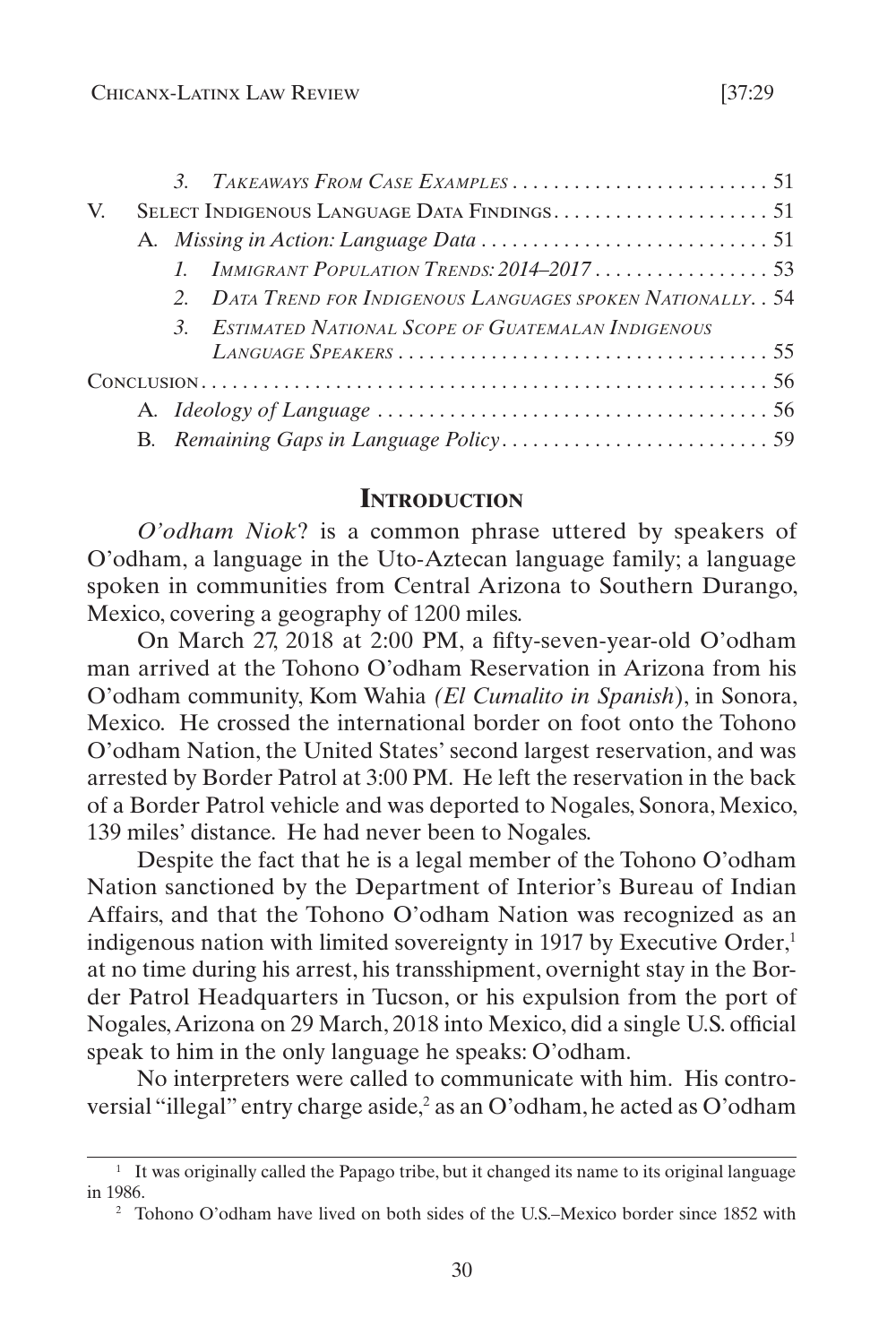have for at least the past 600 years in the Sonoran Desert: he traveled at will to visit relatives in other O'odham communities. His brother traveled in a like fashion from Kom Wahia toward Sells, Arizona the previous week, and was also expelled by U.S. officials. Without a phone, the fifty-seven-year-old monolingual O'odham speaker did not know, once he left his house, what had happened to his brother.<sup>3</sup>

Indigenous language exclusion is common practice in the U.S. immigration system; and that system begins at arrest long before an immigrant appears, if ever, in immigration court.

O'odham is but one of many indigenous languages spoken by migratory indigenous peoples entering what is now the United States of America. The commonly asserted strict definition of indigenous languages is languages of indigenous peoples who lived under colonialism. While many national languages were once indigenous languages of the ancestors of current day speakers, in the modern world, indigenous languages are most often minority languages in countries where indigenous peoples live under other language majorities.4

This Article attempts to outline major gaps in U.S. language policy affecting indigenous language speaking immigrants by examining (1) the standing of indigenous languages in the U.S. immigration system, (2) venues of language discrimination, (3) the application of law and policy related to access to interpretation for Limited English Proficient (LEP) indigenous language speaking immigrants, (4) language ideology in the courtroom, and (5) indigenous language data findings. The conclusion discusses the future of indigenous language rights in the U.S. immigration system.

There are several avenues to understanding applied language rights in the U.S. judicial systems. The shorter route runs the gambit of U.S. federal language law and policy guidance in a myriad of immigration

the signing of the Gadsden Purchase. Family ties and previous censuses in Mexico have shown that O'odham families are present in communities that continue to exist despite the international border. Until 2018, three informal crossing places (San Miguel Gate, Papago Farms, Menager's Dam) were accommodated by the Border Patrol for O'odham. Tribe members use only their tribal identifications to enter their reservation, where many members legally receive services and vote in tribal elections.

<sup>3</sup> Interview with Estevan, deported O'odham tribal member, in Nogales, Sonora at the TAP Bus terminal (April 2, 2018).

<sup>4</sup> There are some exceptions; a notable one is Guarani, spoken in Paraguay as a national language in a low language setting of disglossia. Others are Aymara and Quechua in Bolivia, comprising some 42 percent of speakers after Spanish's 75 percent.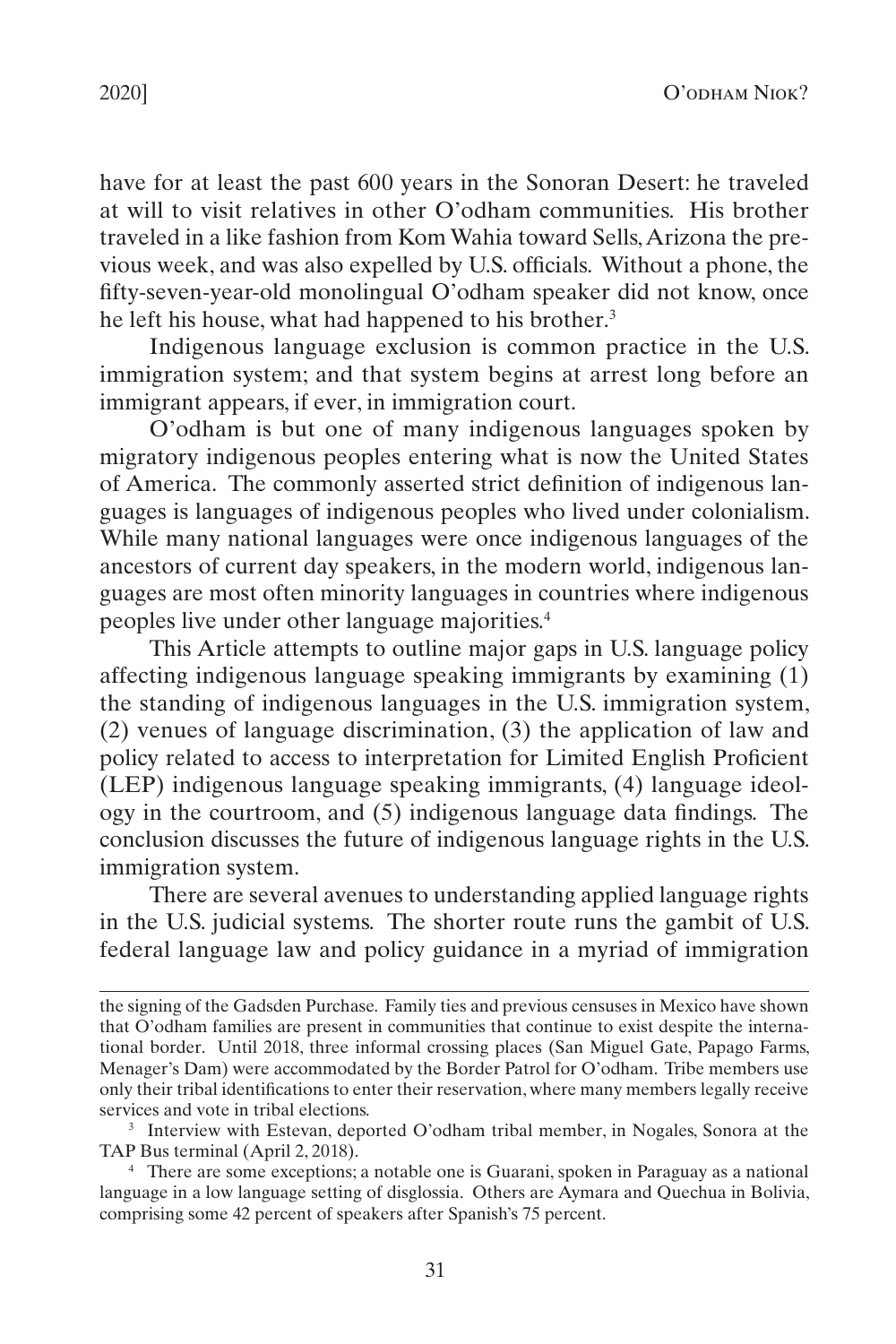<span id="page-4-0"></span>settings. The long road is perhaps more difficult to discern, but rooted in settler colonialism in the Americas, and beyond. Both routes have roots in historical (read colonial) processes and the particular Anglophone cultural legacy that is U.S. modernism, jurisprudence, and language ideology.

## **I. Standing of Indigenous Languages in the U.S. Immigration System**

In the U.S. immigration system, most speakers of indigenous languages are mostly—but not exclusively—indigenous peoples from Mexico and Guatemala. Prior to European contact, some 600 unique indigenous societies existed in North America. Their languages are part of twelve language families which, in contrast to Europe's one Indo-European language family, demonstrates greater language diversity. Hidden deep within the landscape of languages in the United States are the histories of forced internal migrations of Native Americans under modernism, as well as regional migrations which predate the colonialization of the United States. Native American languages therefore contain stories of past multilingual encounters with official and unofficial language policy. Their stories are as of yet largely untold and left unacknowledged. They however offer clues as to the current disparate implementation of Limited English Proficiency policy for indigenous language speaking immigrants. They are part of the long road to understanding the virtual exclusion of indigenous languages in most communications between indigenous language speakers and U.S. immigration officials.

By the first decade of the twenty-first century, 12.8 percent of Native Americans (American Indian and Alaska Native) in the United States spoke their native languages.<sup>5</sup> Other indigenous languages from abroad have entered the realm of indigenous language speaking communities in the United States. Indigenous language vitality remained evident in five states which in 2009 counted native languages in the top five language(s) spoken: *Yupik* was third in Alaska; *Dené* (Navajo) was third in Arizona; *Tagalog and Ilocano* (from Philippines) were second and third in Hawaii; *Crow* was fourth in Montana, and *Dakota* registered third in

<sup>5</sup> For figures on which this calculation is based, *see* U.S. Census Bureau, *The American Indian and Alaska Native Population: 2010* Table 1 (Jan. 2012) https://www.census.gov/history/ pdf/c2010br-10.pdf; U.S. Census Bureau, *Native North American Languages Spoken at Home in the United States and Puerto Rico: 2006–2010* Table 1 (Dec. 2011), https://www2.census.gov/ library/publications/2011/acs/acsbr10-10.pdf.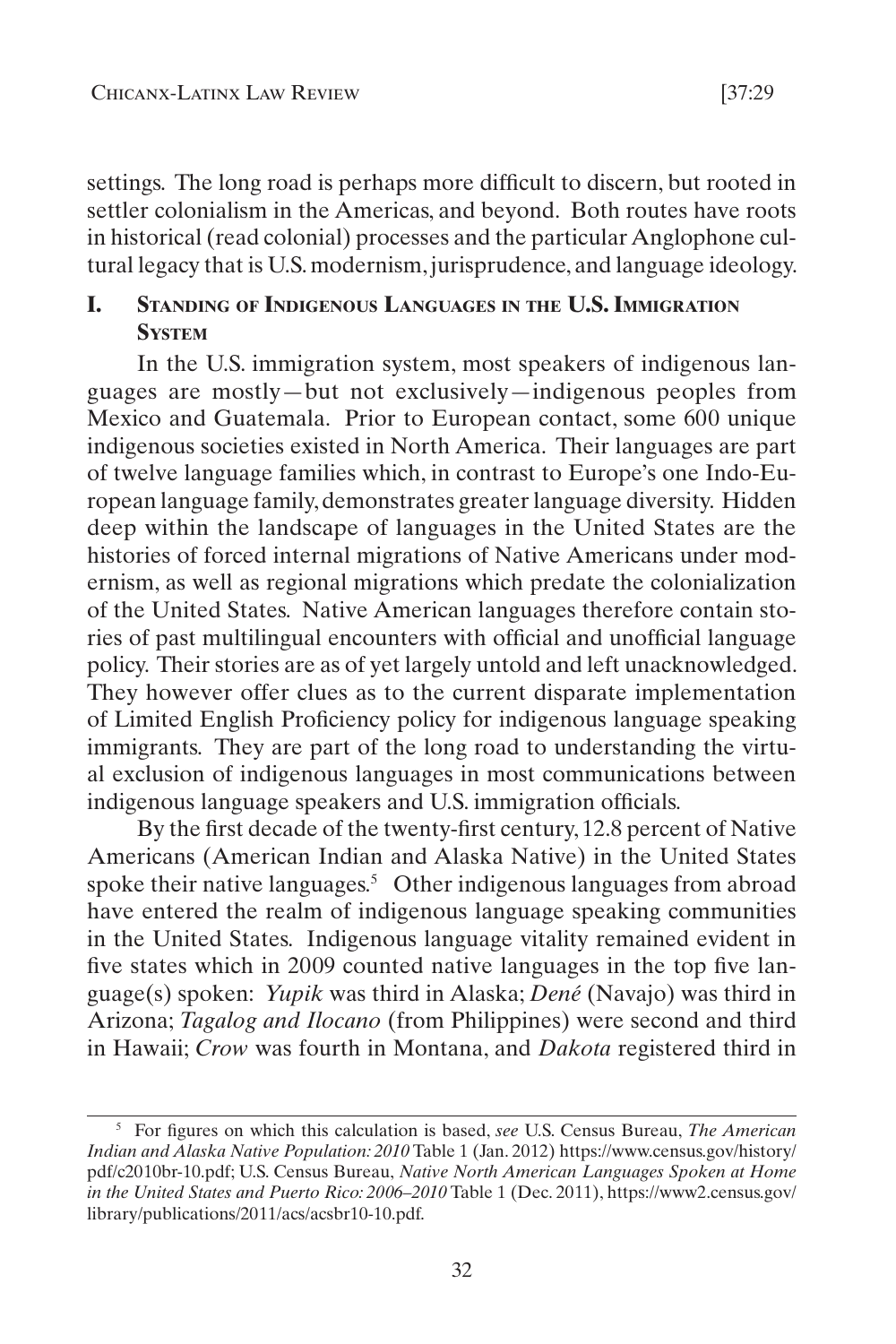South Dakota.<sup>6</sup> Two additional states counted indigenous languages in the top ten: *Cherokee* registered sixth in Oklahoma and *Dakota* was ninth in North Dakota.7 U.S. census forms, however, do not have discrete categories for Mayan languages, though starting in 2010 languages were allowed to be written in. Highly inconsistent efforts by federal education programs to support native language pedagogy obscure the spoken use of indigenous languages generally, and immigrant indigenous languages particularly.

Indigenous peoples arrive from South America to the United States in much smaller numbers, as do others from Africa and Asia. Indigenous language speakers may be of rural or urban origins. For a significant proportion, an indigenous language is the language of their parent's household and their primary language. From Guatemala alone there are 22 Mayan indigenous languages, three from Honduras, and in Mexico there are 62 indigenous languages and 362 legally distinct language variants allowed in Mexican court settings.8

The 2010 U.S. Census was the first U.S. census to include indigenous languages of indigenous immigrants. A paltry 7650 speakers of Mayan languages were counted.<sup>9</sup> The Oto-Manguen language family centered in Mexico (including Mixtec and Zapotec languages) numbered 5100, while Arawak speakers in Northeastern South America registered 3150 speakers.10 Other South American indigenous languages registered only 2850 speakers.<sup>11</sup> These figures represent vast undercounts when other documented sources are considered, but nevertheless, the comparison draws sociolinguistic distinctions that the U.S. immigration system faces.

Immigrants however bring their own indigenous mother tongues into the same landscape of languages. For example, three Mayan

 $7$  Id.

<sup>6</sup> U.S. Census Bureau, *Detailed Languages Spoken at Home and Ability to Speak English for the Population 5 Years and Over for States 2009-2013* Tables 2, 3, 12, 27, 35, 37, 42 (Oct. 2015), http://www2.census.gov/library/data/tables/2008/demo/language-use/2009-2013-acslang-tables-state.xls?#.

<sup>8</sup> *Mayan Languages Spoken in Guatemala*, Barbier International (2019), https://barbierintl.com/mayan-languages-spoken-in-guatemala; Mary Quill, *What is the Official Language of Mexico? Hint: It's Not Spanish*, Latin Post (March 21, 2020).

<sup>9</sup> U.S. Census Bureau, *Detailed Languages Spoken at Home and Ability to Speak English for the Population 5 Years and Over for United States: 2009–2013* (October 2015), https://www. census.gov/data/tables/2013/demo/2009-2013-lang-tables.html.

<sup>10</sup> *Id.*

<sup>11</sup> *Id.*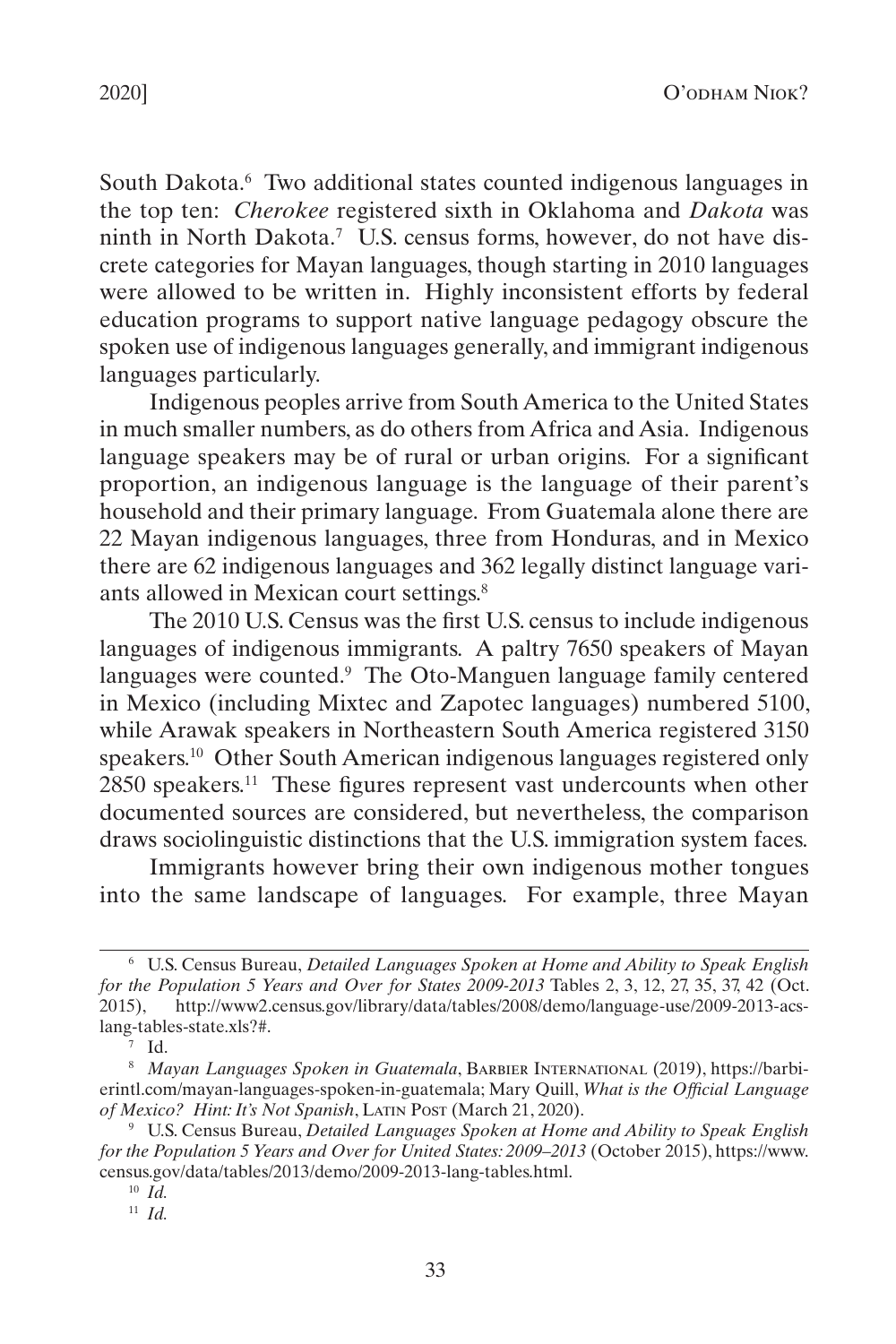languages were among the top 25 languages spoken in initial case completions in federal immigration court in 2016, continuing an upward trend of increasing numbers of indigenous language speakers since at least 2012.12 A previous estimate of indigenous language speakers from Guatemala alone was based on Arizona border proxy data for deportations and detained children—by this author. That estimated number of adult Guatemalan Mayan language speakers in 2013–2014 was 21,457.13 An additional 7727 indigenous language speaking Guatemalan children were estimated for a total of 29,184 Guatemalan Mayan indigenous language speakers in the U.S. immigration system.14 Nevertheless, most immigration attorneys often only see such speakers one client at a time, unless they have witnessed streamline (criminal court) proceedings, or visited the family detention center in Karnes, Dilley, or Turnillo, Texas.

After an indigenous language speaker is cleared from short-term detention, they are transferred to Immigration and Customs Enforcement (ICE) custody, and then placed in longterm detention in either an ICE-administered or a privately contracted facility. At intake, indigenous languages are not assessed, nor are services offered by detention staff in indigenous languages. Language data is not collected. Detection then of an indigenous language speaker is entirely dependent on an individual staff person's discretion, with no incentive to intervene, and numerous incentives to not intervene. Even when critical functions are to be performed, such as medical services, no language screening mechanism, either for Spanish or indigenous languages, is used. A similar process occurs as immigrants report to immigration court for hearings. While there are standards for interpreters in court, there is no indigenous language screening mechanism by government attorneys, by attorneys defending their clients, nor the court itself to assess language need. It is up to the judge or magistrate to discern if interpretation is required.

Prior to arriving at immigration court, other venues in the system family detention centers, the proliferation of privately-run children's shelters administered by the Office of Refugee Resettlement, and other federally contacted legal service providers—are also required to provide

<sup>&</sup>lt;sup>12</sup> U.S. Department of Justice, EXECUTIVE OFFICE FOR IMMIGRATION REVIEW, FY 2016 STATIStical Report E2 (2017), https://www.justice.gov/eoir/page/file/fysb16/download.

<sup>13</sup> Blake Gentry, Exclusion of Indigenous Language Speaking Immigrants in the U.S. immigration System, a technical review 46 (2015).

<sup>14</sup> *Id.*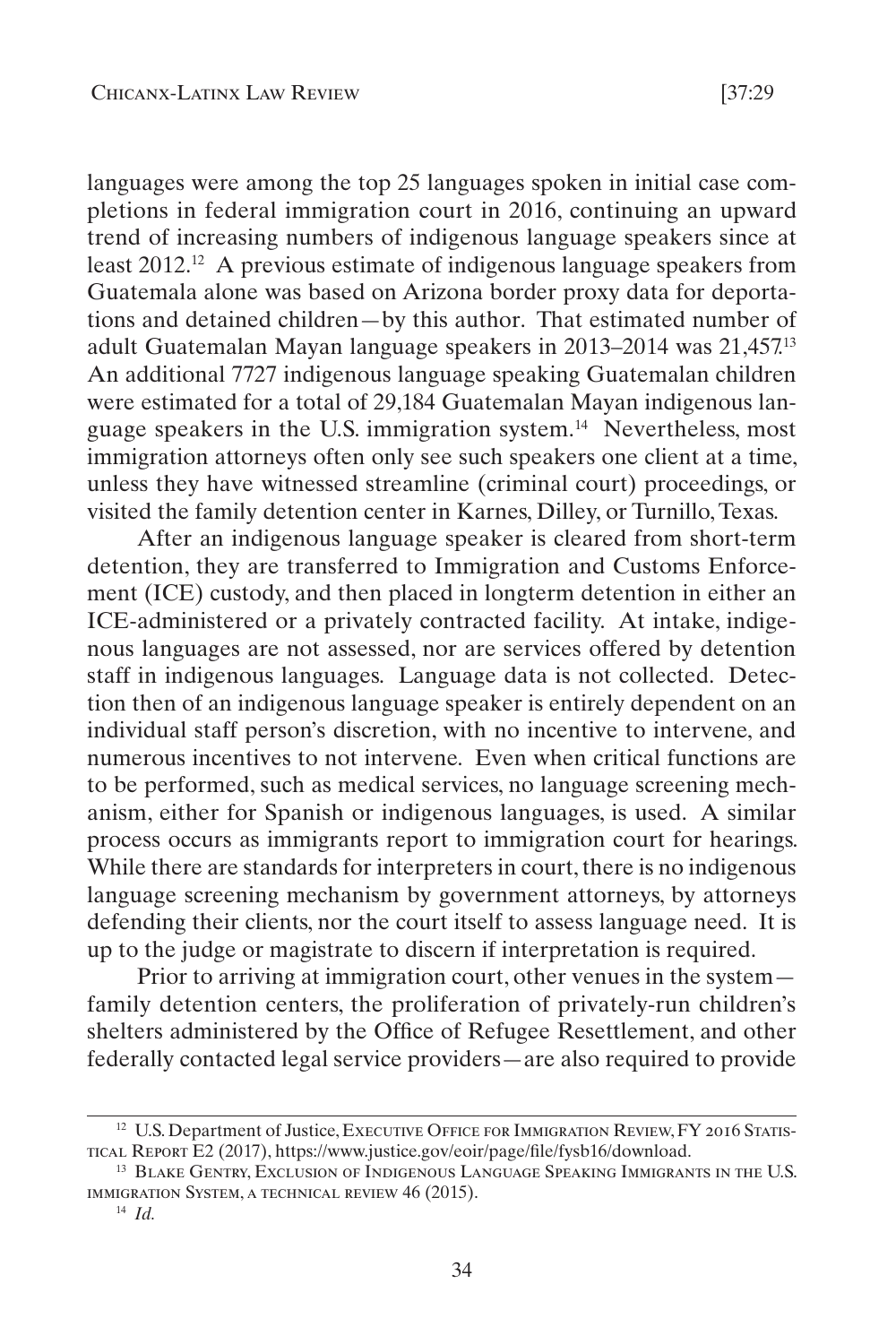<span id="page-7-0"></span>first language assistance, and they do not. Nor do they publicly report their language populations. On 27 June, 2018, the Commissioner for Customs and Border Protection (CBP) in Tucson reported publicly only anecdotal efforts to identify Mayan language interpreters, not citing any protocol or due process protocols required of ICE or CBP.15

This gap between immigration law and applied policy is the crux of this Article. Interpretation and translation are the end products of applied language policy. If indigenous languages are ignored, then the rights of indigenous language speakers go unattended. Further, as LEP indigenous language speaking immigrants proceed further into the system, the greater number of language contacts they make, and the greater is their accumulative experience of language discrimination.

If larger patterns of discernable language discrimination are to be addressed with remedies, it is crucial to identify *policy to practice gaps* across all venues in the U.S. immigration system. The main venues of the U.S. immigration system are discussed in the Part [II](#page-7-1).

#### <span id="page-7-1"></span>**II. Venues of Language Discrimination**

The U.S. immigration system is defined here as comprised of sub-agencies of the Department of Homeland Security (DHS), the Department of Justice (DOJ), and Department of Health and Human Services (DHHS). Agency personnel, upon encountering indigenous language speakers, are primarily concerned with a series of disjointed interpretations and translations of law into Spanish, and subsequently into indigenous languages. Indigenous language speakers are not collectively considered part of an ethnicity and race apart from other immigrants, and therefore their collective language need in the U.S. immigration system is left unaddressed—except for individual interpretation when requested by legal professionals.

The grey literature is full of accounts of the detrimental results of such encounters in all such venues. What is rarely considered however is the point of view of native language speakers. Federal language policy posits a speaker's status as a matter of being a Limited English Proficient (LEP) speaker. Language exclusion contacts for an LEP indigenous language speaker, from arrest to case resolution, ranges from a minimum of six exclusive processes for families released by ICE in U.S. southern

<sup>&</sup>lt;sup>15</sup> Kevin K. McAleenan, CBP Commissioner, Remarks at a Meeting at the Tucson Sector Border Patrol Headquarters (June 27, 2018).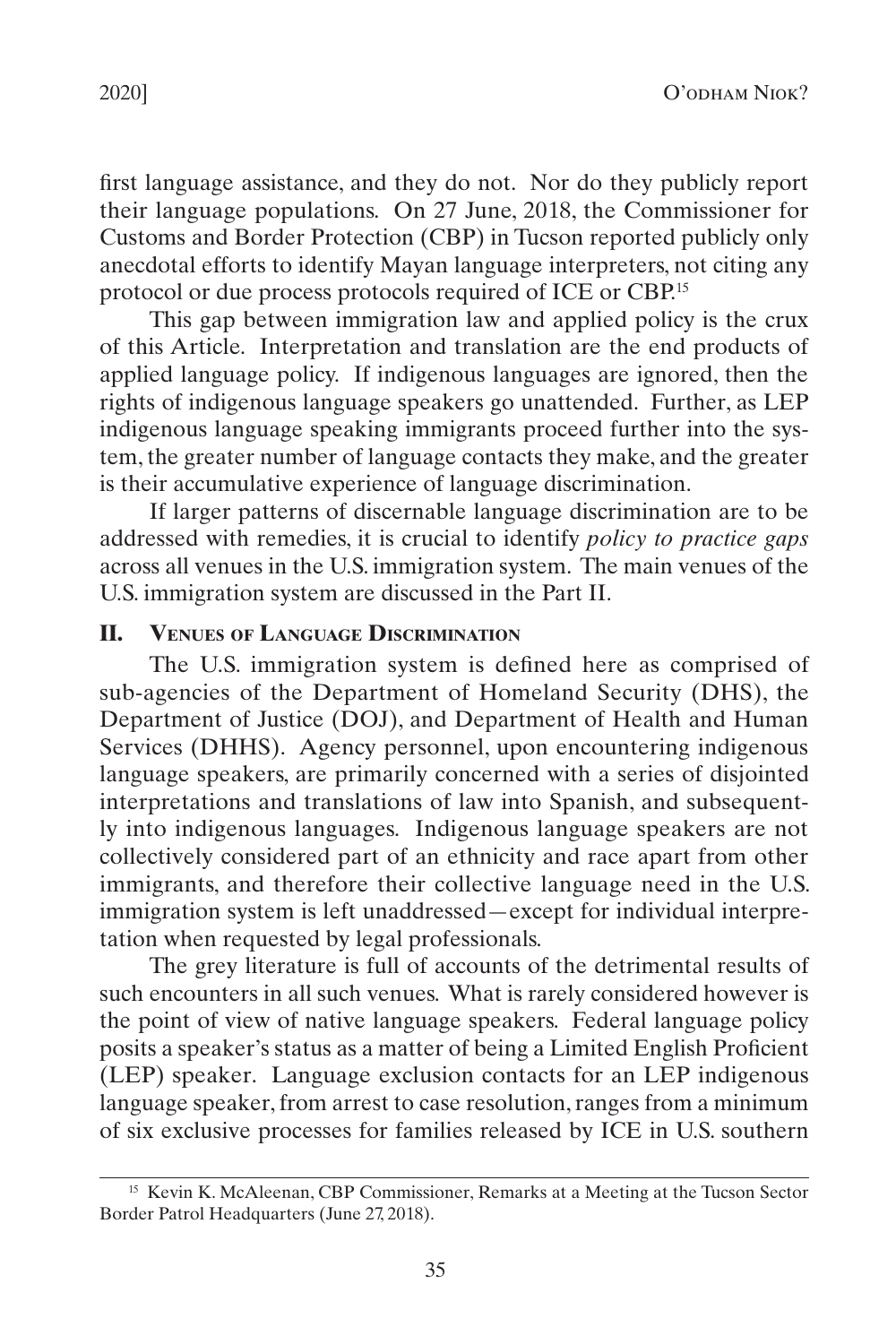<span id="page-8-0"></span>border towns, and for adults sent to longterm detention or federal prison on criminal charges, a maximum of 13 language exclusion processes with many more iterations within processes depending on frequency of contacts and length of detention.16 The origin of language discrimination occurs at first contact, both currently and historically. Indigenous people, however, experience its replication on a daily basis throughout the

# U.S. immigration system in acts of commission and omission. **A.** *First Contact, Origin of Language Discrimination*

Indigenous language speakers are spoken to in a language other than their primary language—Spanish—by CBP every day in scores of Border Protection processing centers all along the U.S. southern border. Like the experience of the O'odham speaker first introduced in this article, the most damaging aspect of discriminatory practices experienced by adult indigenous language speaking immigrants begins at arrest.

Of particular concern, and left un-examined to date, is the use of statements obtained by the Customs Border Protection screening for "credible fear" during CBP custody, or by Border Patrol between ports of entry at land borders, and then later introduced into court as evidence in asylum hearings. These statements are documented in the Narrative Outline on form I-213, under "elements which establish administrative or criminal violations," prior to an Asylum Officer conducting a Credible Fear Interview.<sup>17</sup> Currently, indigenous language immigrants are routinely asked in Spanish four open ended questions: 1) *Why did you leave your home country or country of last residence? 2) Do you have any fear or concern about being returned to your home country or being removed from the United States? 3) Would you be harmed if you were returned to your home country or country of last residence? 4) Do you have any questions or is there anything else you would like to add?*<sup>18</sup>

In CBP processing centers, evidence points to immigrants awoken in the very early hours of the morning, designed to deliberately disturb their circadian rhythm; a practice of torture used in interrogations of

<sup>16</sup> *See* Gentry, *supra* note 13, at 38.

 $17$  See, for example, the redacted court record of an I-213 for a female Salvadoran apprehended near Hidalgo, Texas and held at Karnes County Detention Center in Texas as of July 30, 2014: http://www.virginiaraymond.com/wp-content/uploads/2015/10/I-213-Record-of-Deportable-Inadmissible-Alien.pdf.

<sup>18</sup> *Credible Fear FAQ*, U.S. Citizenship and Immigration Services, https://www.uscis.gov/ faq-page/credible-fear-faq#t12831n40132 (last visited Feb. 3, 2020).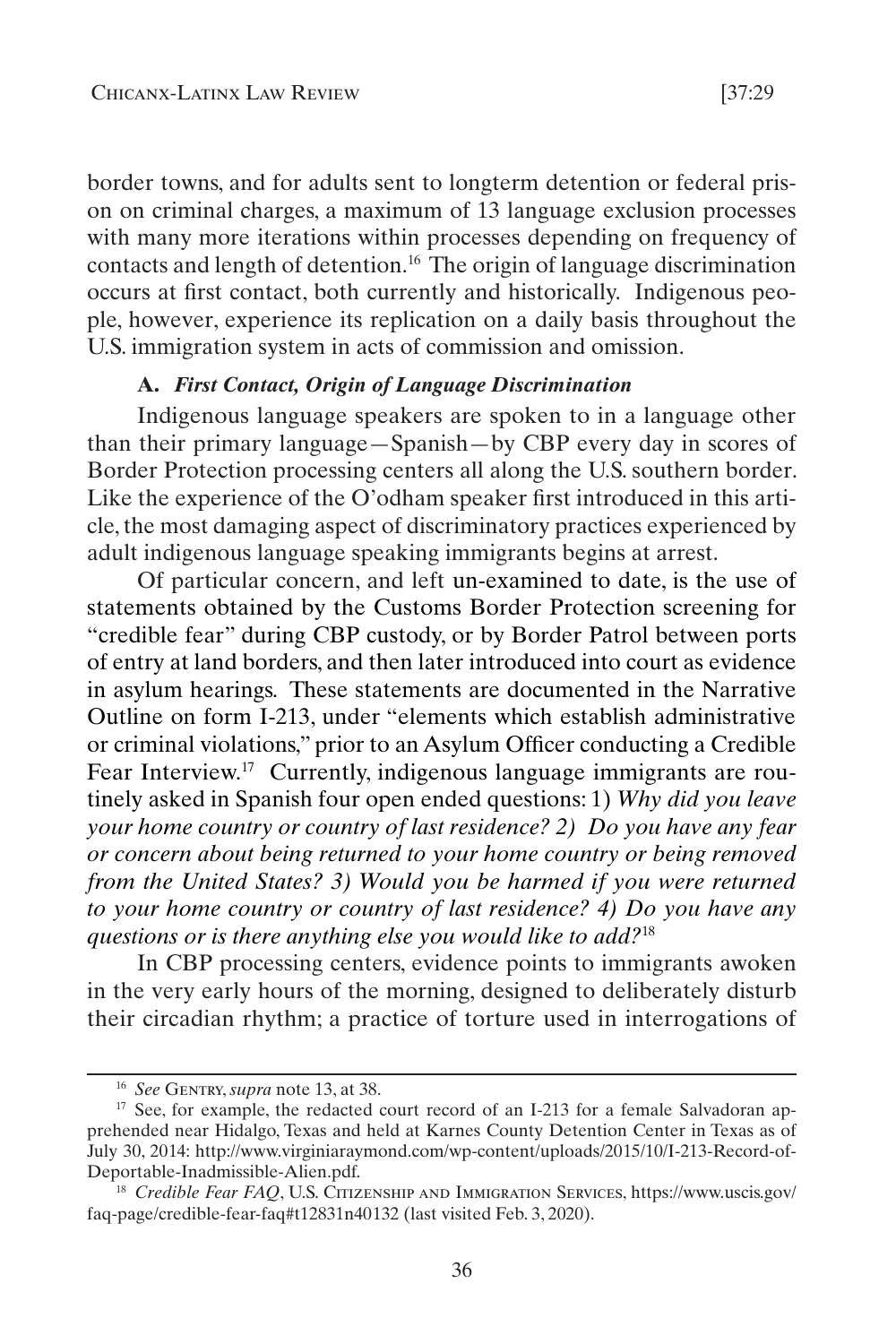terrorists.19 For cognitive analysis, such interrogation techniques necessarily prove counterproductive for accurately documenting an immigrant's credible fear, or lack thereof. The technique, akin to interrogation methods of the Department of Defense, is designed not to elicit credible fear but to detect criminal information from unadorned responses. Their responses taken under such circumstance are nevertheless then entered into immigration hearings months or years later as evidence; evidence often used to make a counterclaim of a baseless asylum application.

First contact can establish three errors with serious consequences for an indigenous language speaking immigrant's case in subsequent venues. The first error may be in discerning an immigrant's credible fear of return. The Spanish speaking capacity of an indigenous person, or the proficiency of a Border Patrol agent's capacity to speak in Spanish with indigenous persons is never questioned. For Border Patrol, this is a task requiring minimal effort. Given Customs Border Patrol agents are trained to seek information on criminal networks, tactics for interrogation are not based on needing an LEP assessment, but rather on an immigrant's involvement in criminal enterprises, i.e. smuggling of other immigrants or narcotics. Credible fear is a simple check-off box on form I-213, with any detail recorded on a second page—form I-831. It is at first contact where seeds of discrimination are planted for their asylum hearing years later.<sup>20</sup>

One former Border Patrol agent, Francisco Cantu, remarked in a personal interview that "*No one would ever call an interpretation line*," but Border Patrol agents would certainly lean on immigrants to speak Spanish.<sup>21</sup>

In "the field", from ports of entry or other processing centers, CBP-derived Credible Fear Interviews raise serious questions of credibility given that answers to agents' questions in the field may be given under duress when immigrants are faced with armed and uniformed

<sup>19</sup> Blake Gentry, Deprivation, not Deterrence (2014), http://www.guamap.net/ uploads/4a9c982ea3914.pdf.

<sup>20</sup> Border Patrol continued this practice at CBP (Southern Arizona) Headquarters, located on a U.S. military base—hardly a neutral context for ascertaining an immigrant's reason for entry without inspection. Immigration courts serving detained immigrants in Florence and Eloy, Arizona accepted such reports as evidence in initial hearings. This practice is on-going. Interviews with a consulate worker, language service provider, and immigrant (April–May 2018).

<sup>&</sup>lt;sup>21</sup> Interview with Francisco Cantu, former Border Patrol Agent, in Tuscon, Ariz. (May 11, 2018).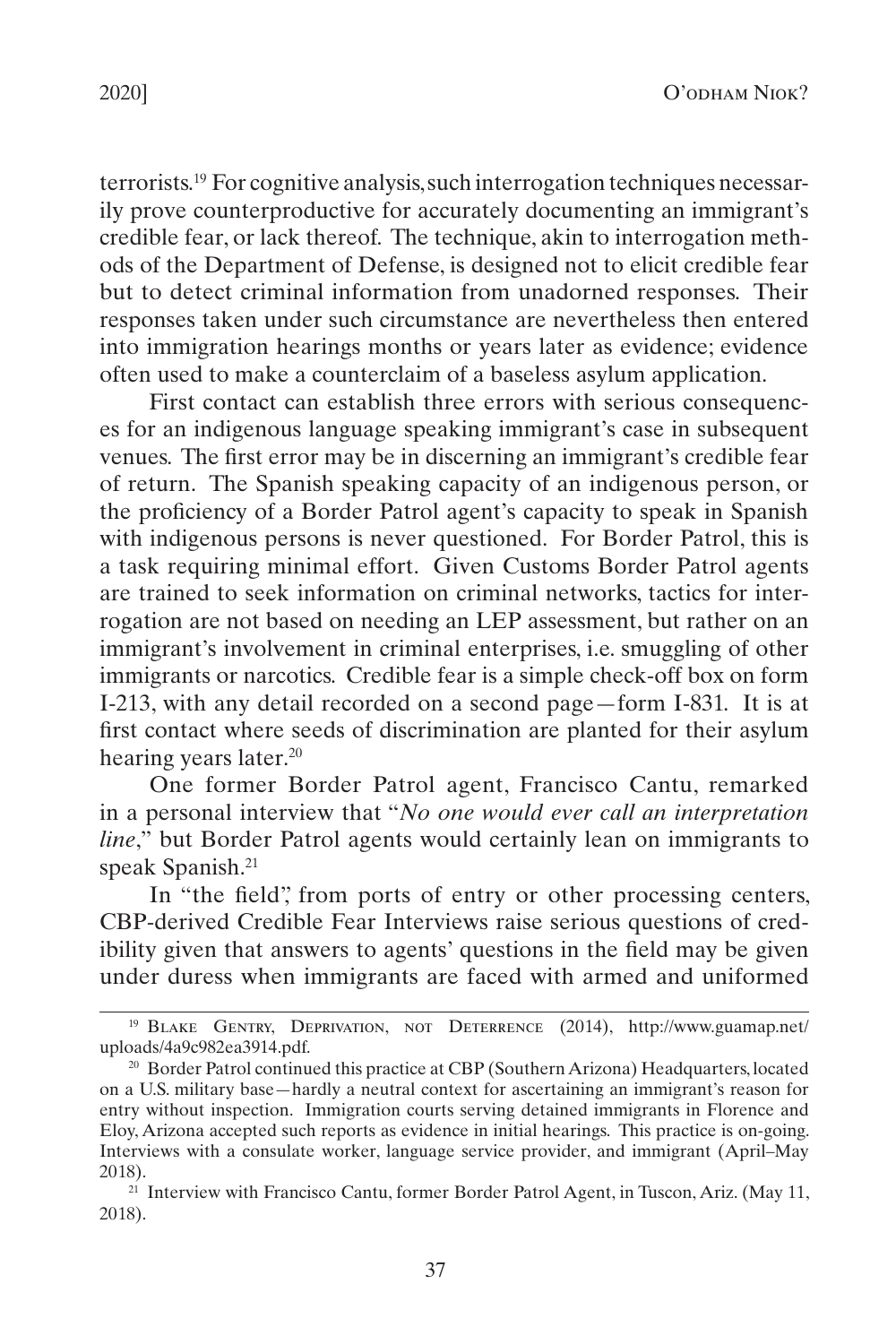<span id="page-10-0"></span>paramilitary force. Immigrants who are fearful of threats to their lives by armed officers in their own countries may not, logically, be willing to state openly to another armed officer why they fled. Indeed, if they do fear threats made to them by local security forces, the officers' uniforms, arms, and demeanor are more likely to produce false responses given the penchant of immigrants for protecting their families and acting to save their own lives.

The second error, due to indigenous language exclusion, may occur in establishing an immigrant's criminality or innocence. The third error is the failure to record immigrants' primary language. All three errors are contingent upon indigenous language speakers not being allowed to speak their primary language.

#### **B.** *Streamline Criminal Court*

Border Patrol agents explain that interviews are often for the purpose of establishing criminality, and indeed, the pro forma indigenous language exclusion they practice against Limited Spanish Proficient (LSP) populations is transmitted to criminal court via the Narrative Outline in the I-213 described above.

This process, beginning with the arrest and then screening of immigrants at border processing centers in the first twenty-four hours under short-term detention, may continue in criminal proceedings given the recorded result is contained in the record. Prior to criminal court and during immigration proceedings, admissions of guilt elicited in Spanish by appointed attorneys and put on record by prosecutors are often obtained using Spanish, a defendant's second language, instead of the detainee's primary language. Once these indigenous language speakers serve time for criminal charges, the same *second language testimony* can progress into immigration hearings.22

Given that the executive branch's interpretation of "immigrant criminality" includes misdemeanors under the 287 G-Program, in Streamline Criminal Court in Tucson, Arizona many immigrants are categorically labeled as criminals. For those indigenous language speaking immigrants who reported a prior illegal entry, the common practice of the government was to dismiss their cases. But that practice ended

<sup>22</sup> Border Patrol continued this practice at CBP (Southern Arizona) Headquarters. Immigration courts serving detained immigrants in Florence and Eloy, Arizona accepted such reports as evidence in initial hearings. This practice is on-going. Interviews with a consulate worker, language service provider, and immigrant (April–May 2018).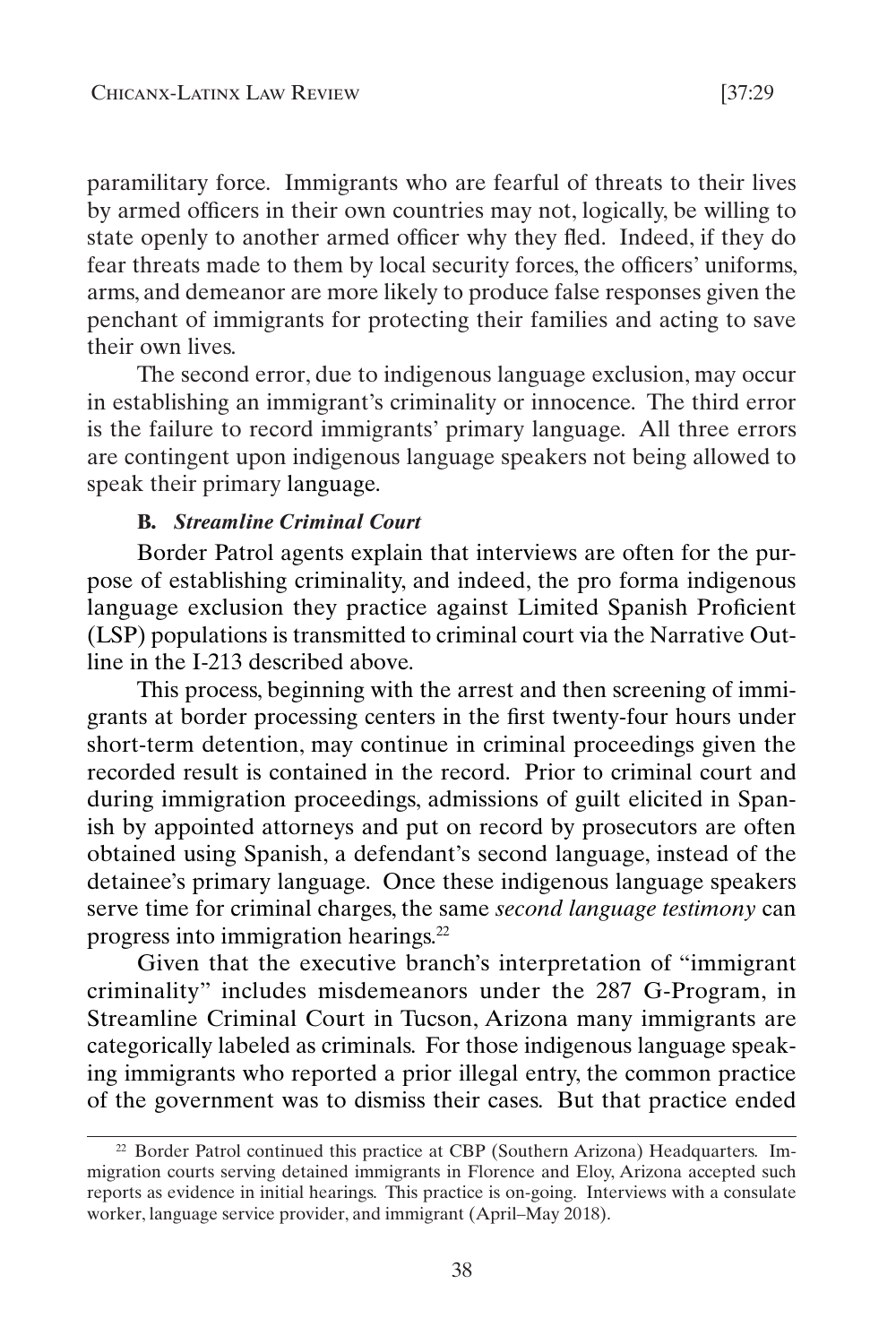<span id="page-11-0"></span>by Spring of 2018 under the Trump Administration. Judges in criminal court are nevertheless administratively incentivized to not delay mass hearings. When prosecutors dismissed such cases given the questionable admissibility of *second language testimony*, immigrants were nevertheless remanded to immigration court where they languished in longterm detention to await their immigration cases—most often without being identified as indigenous language speakers needing interpretation for legal counsel.

The change means that while indigenous language speakers are physically shackled in chains with Spanish speaking immigrants, they are commonly tried without language screening, tracking, or language provision by the U.S. criminal courts unless their attorney requests, or the judge orders, interpretation.23 The effect of Streamline Criminal Court is often the concealment of primary languages of many (but not all) indigenous language speakers who are further drawn into the U.S. immigration system.

#### **C.** *Longterm Detention*

In longterm detention, when an immigrant enters the facility, there is no language assessment or assignation carried out by intake staff. No ICE office—who transferred the detainee from CBP/BP custody to the facility—will have identified their primary language as required by Executive Order 13166.

If an immigrant has a medical condition, medical staff in detention will have no documentation of their language. Staff will attempt to determine a language only if they cannot ascertain the minimal screening conditions of a patient. Then they might attempt to contact a commercial language line and guess at the language spoken.

The practice of relying on other detainees to interpret or identify indigenous language speakers is rife with personal risk for the indigenous language speaker; they may be in a coercive relationship with the other "speaker" or they may not want to divulge sensitive information to another detainee which may expose them or their family to further risk. Dialect differences can also misinform well intentioned efforts; dialect differences are discernable by professional interpreters but not by linguistically untrained detention staff.

<sup>23</sup> Author's personal observation in Streamline Criminal Court in 2017, and verified by foreign consulate personnel who attend Streamline Court sessions.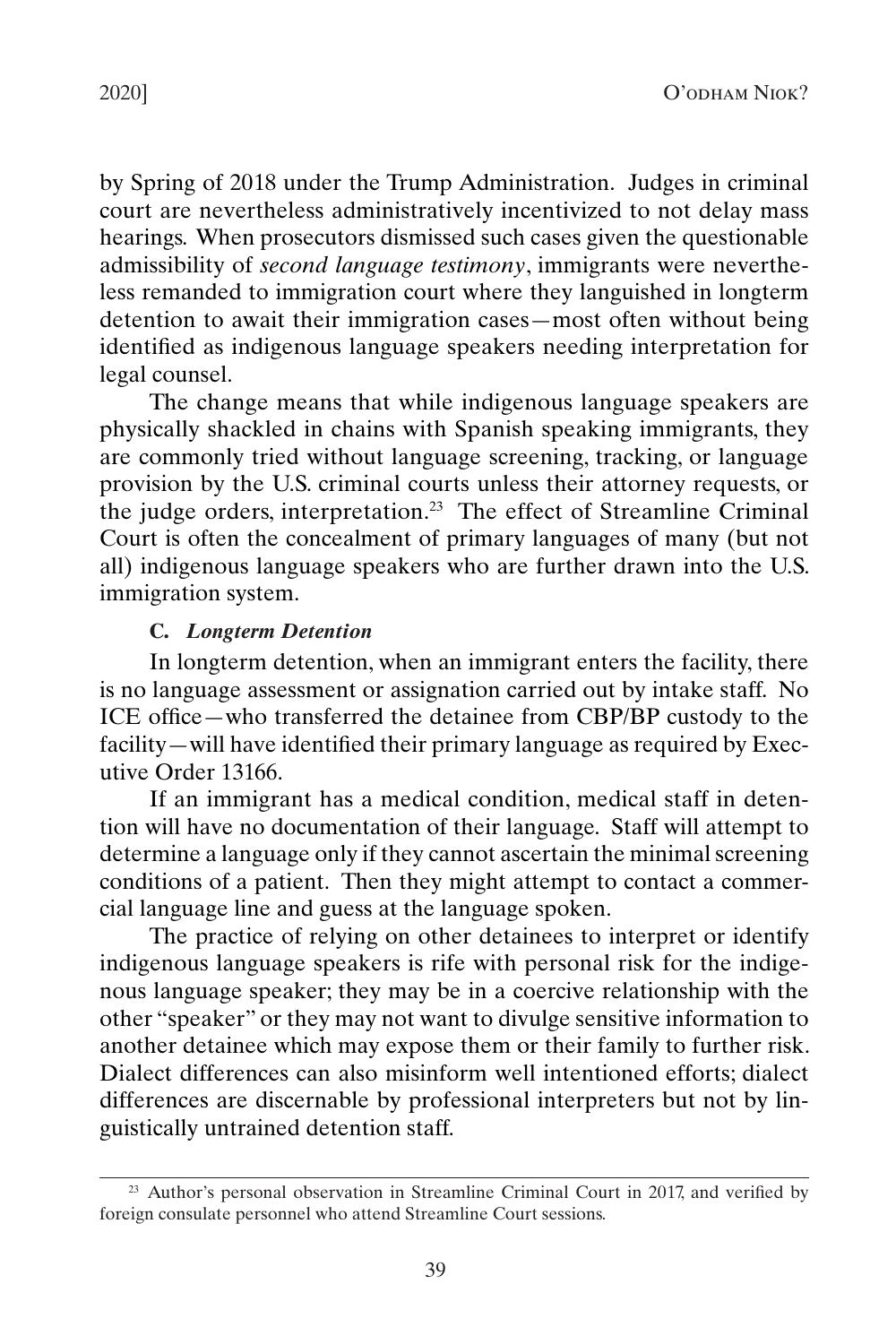Migrants' first contact with the legal process in detention is with ICE detention officers who are not required to follow any standardized nor tested indigenous language protocols. Nor do these officers receive training in indigenous language screening, tracking, or reporting. There is no established screening process by linguistically-informed officers in public or privately-contracted U.S. immigrant detention centers. There is language provision available through telephonic or in-person interpretation if ICE officers request it, but they are under no obligation to use it. If they conduct standard interviews with detained immigrants in Spanish instead of a person's indigenous language, no one would ever know that a detained indigenous person whose primary language is an indigenous language did not comprehend the questions asked. There is reason for great alarm at this arrangement.

ICE reported in 2015 that among the 24 frequently encountered languages was the Maya language of K'iche (Quiche), but it did not list Mam nor Kanjobal as present.<sup>24</sup> That data directly contradicts EOIR's 2015 and 2014 list of *Top 25 Languages in Initial Case Completions* which lists both Mam and Quiche.25 Mam is listed as more frequent in Immigration Court than Quiche (K'iche). This discrepancy is likely explained by ICE's inability to assess languages (other than Spanish) for indigenous language speakers from Mexico and Guatemala, rather than as an anomaly where immigrants at first contact with ICE are later absent in initial hearings in immigration court. It would be illogical to conclude that one language group had exceedingly higher rates of release through bail postings than another language group given similar socioeconomic and geographical backgrounds. The data anomaly demonstrates what happens when agencies are allowed, even encouraged, to use their own internal processes which favor the practices of ICE officers on an individual basis, i.e. based on their professional discretion.

In detention, immigrants who are able to articulate their desire to seek asylum face a credible fear interview by USCIS Asylum officers. Asylum officers do have language interpreters available to them and they are trained to detect communication barriers. However, there is no public record of the United States Citizenship and Immigration Services'

<sup>24</sup> For ICE language list *see* U.S. Immigration and Customs Enforcement, Language Access Plan 19 (2015).

<sup>&</sup>lt;sup>25</sup> U.S. Dep't of Justice, Executive Office for Immigration Review, FY 2014 Statistical Report E2 (2015).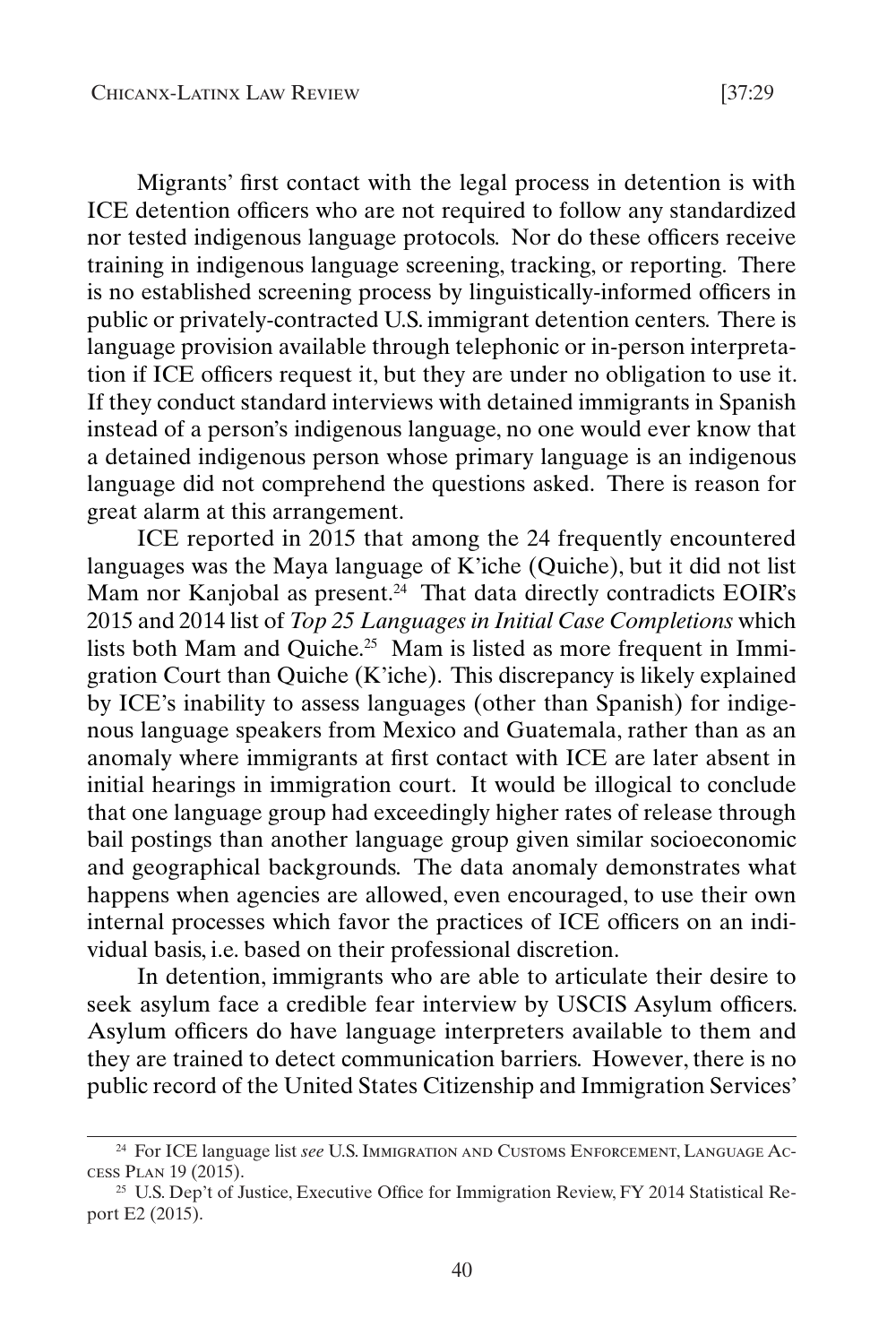<span id="page-13-0"></span>(USCIS) use of interpretation by language nor by the number of cases in detention settings. Immigrants' responses, initially taken by armed border guards, are then reported and USCIS Asylum Officers may or may not subsequently interview them in an official Credible Fear Interview.

The flow of "evidence" documented on form I-213 is forwarded from CBP/BP to ICE, and then from ICE to Asylum Officers, but the identity and primary language of an indigenous person and the indigenous language she or he speaks are not.

#### **D.** *Immigration Court*

For many immigrants in detention centers, the lack of access to legal representatives often means that they attend a minimum of three asylum hearings in courts which are physically located on the grounds of locked detention centers. Most often, they attend such hearings without legal representation. Further, interpretation is not provided prior to hearings (where the immigrant is advised of the right to obtain an attorney), nor during hearings.

"Evidence of illegal entry" is presented by government attorneys from the record provided by CBP assessing an immigrant's credible fear. This information is used predominantly to argue against claims for political asylum or other forms of relief from deportation. Indigenous language data from final asylum hearings is reported only qualitatively by EOIR in their annual report in the top 25 language league table, but they withhold the number of speakers of each language, making national data analysis on numbers of indigenous language speakers inaccessible. More specifically, this reporting obscures the numbers of indigenous language speakers in specific areas—areas that would require a language assessment of the whole population in order to provide language resources on a regular basis as called for in Executive Order 13166. It also does not allow for analysis of discriminatory patterns of language discrimination in particular facilities and courts where indigenous language speakers frequently appear.

In immigration court, inadequate interpretation service is evident from the many complaints lodged publicly about partial, inconsistent, and incorrect interpretation. According to the Consortium for Language Access in the Courts, externally validated testing requirements for interpreter certification which meet national standards of the Administrative Office of the U.S. Courts, or that follow the standards used by state courts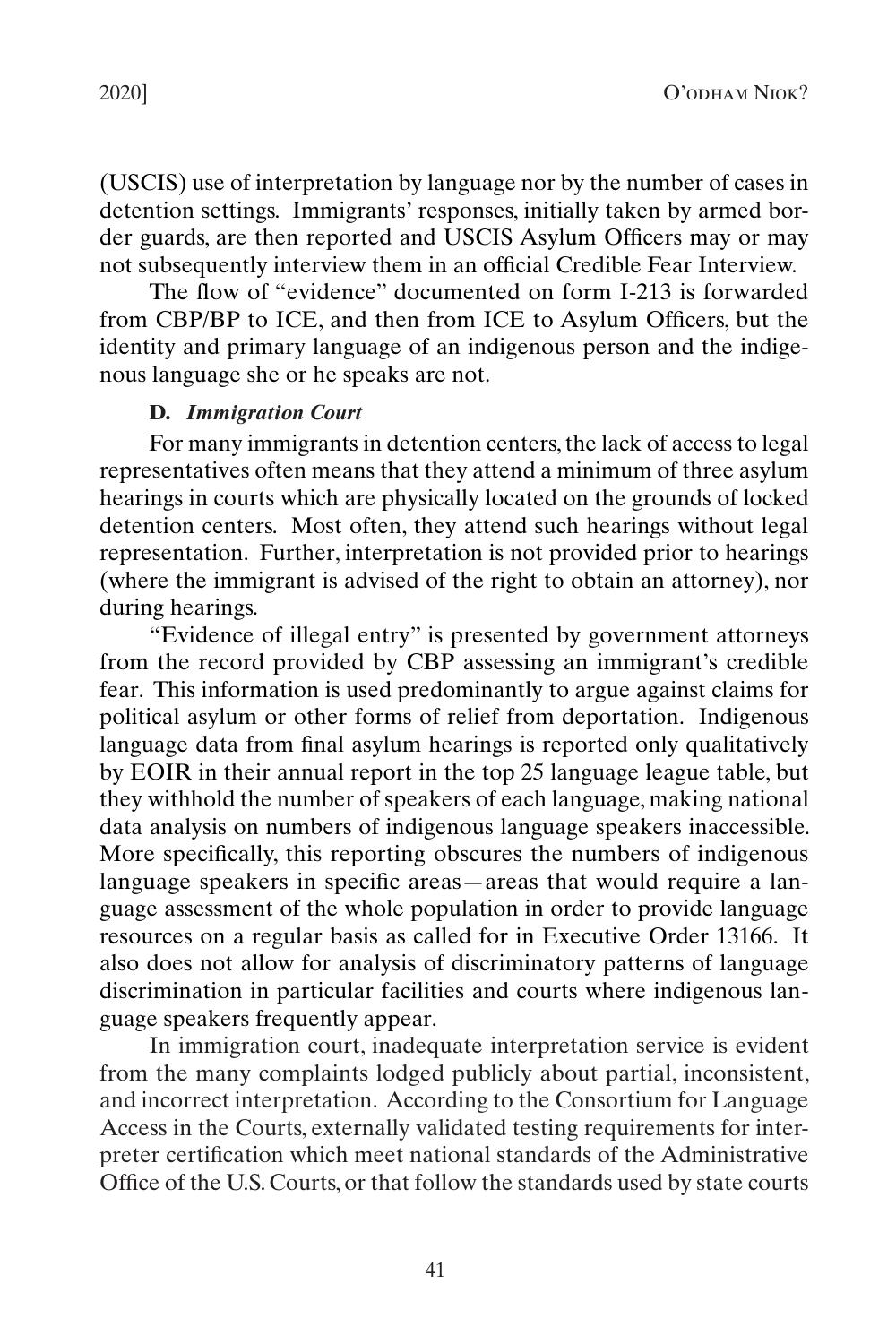<span id="page-14-0"></span>(which are subject Title VI antidiscrimination provisions), are lacking.26 The privately contracted assessment from Lionbridge, Inc. used exclusively by EOIR is considered invalid by New Jersey and Hawaii State courts. Because it has not been tested in relation to the other standards, it remains invalid and is therefore judicially subjective. After an ALIA and EOIR meeting in 2010, The Office of Chief Immigration Judge "discovered that formal certification would be cost-prohibitive.<sup>27</sup>

#### **E.** *Family and Child Detention*

Families in detention centers do not have consistent access to indigenous language interpretation, and facility personnel are not trained nor do they have enforceable language protocols that provide for consistent interpretation in indigenous languages. Detained minors also have limited access to language interpretation from case manager supervisors or program directors. Services such as bilingual educational classes are conducted in Spanish, and indigenous children are often isolated socially; a dangerous practice for young vulnerable children in privately-administered locked facilities. There is no public reporting on the number of indigenous language speaking children that enter or exit their facilities.

Part III examines what these venues of immigration have to do with policy-to-practice gaps in language interpretation in immigration law and policy. Particular to these settings however are the predominance of indigenous women and children. Where asylum interviews are conducted with women subjected to violent acts, separation anxiety for children can arise when mothers are separated from children for these interviews, and when not, children may be subject to hearing testimony of the victimhood of their mothers. Without child care provision in a child's indigenous language during interrogations, such in situ language policies are to date wholly inadequate to handle this situation.

This omission underlines possible further damage to child development and retraumatization of parents who were unable to protect other family members during acts of violence.<sup>28</sup> The wholesale inadequacy of

<sup>26</sup> National Center for State Courts, A National Call to Action (2013), https://www. ncsc.org/services-and-experts/areas-of-expertise/language-access/~/media/files/pdf/services%20 and%20experts/areas%20of%20expertise/language%20access/call-to-action.ashx.

<sup>27</sup> For quality of interpretation, *see* Laura Abel, *Language Access in Immigration Courts*, BRENNAN CTR. FOR JUSTICE AT NEW YORK UNIVERSITY SCHOOL OF LAW 6-7 (2011). For certification testing validity, *see id.* at 6 n.48.

<sup>28</sup> *See CARA project files complaint about continued detention of traumatized families*, CATHOLIC LEGAL IMMIGRATION NETWORK, INC. (Mar. 29, 2016).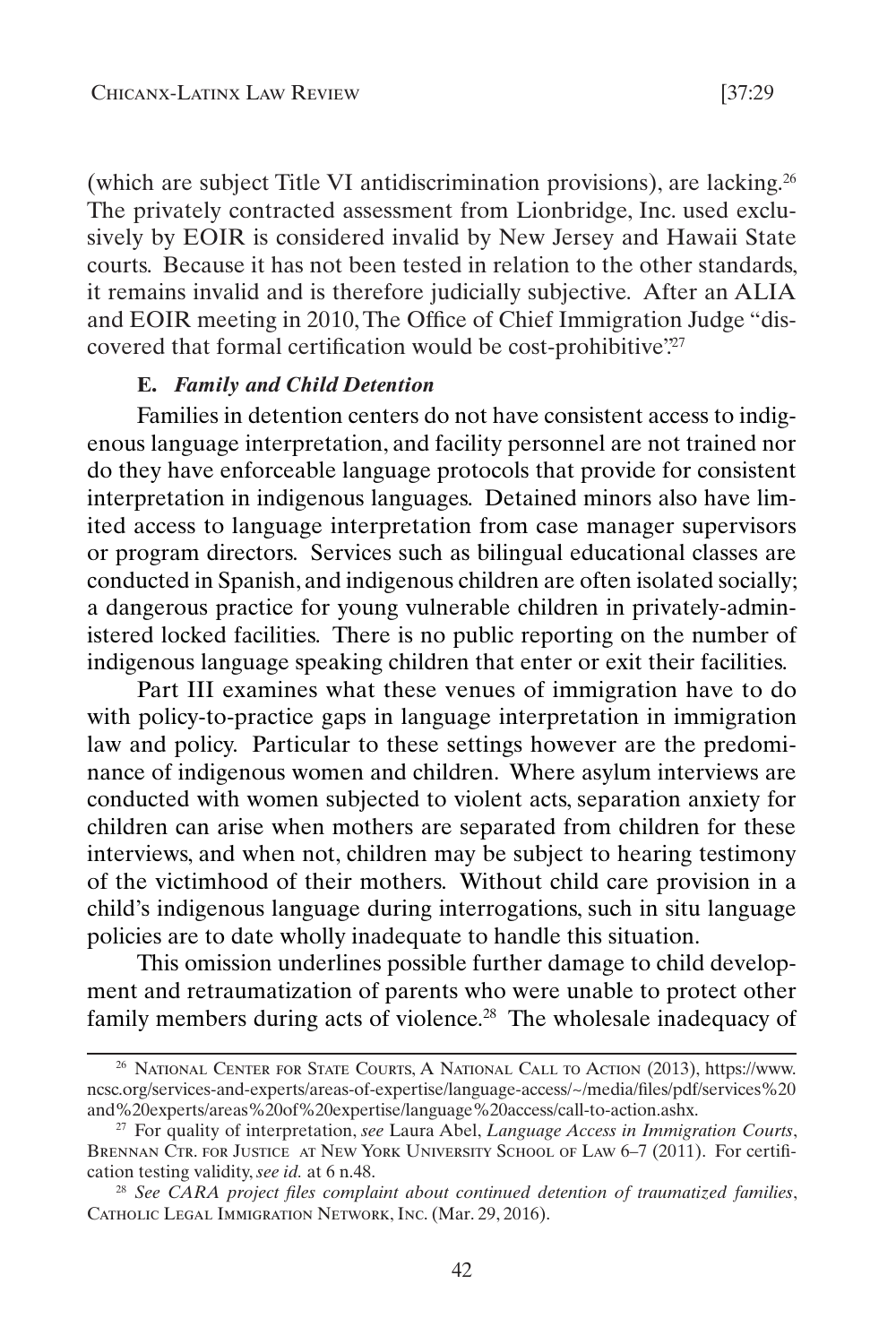<span id="page-15-0"></span>this ad hoc approach where privacy is wanting is a direct effect of indigenous language exclusion. Children in shelters often fare much worse. A recent Office of Refugee Resettlement (ORR) report cited over 4,000 cases of possible child abuse within contracted immigrant children shelters administered by the Department of Health of Human Services and implemented by the Office of Refugee Resettlement.29 The ORR report failed to distinguish or report on indigenous children's language status, and whether their particular vulnerability was safeguarded against possible disproportionately higher levels of abuse.

Disproportionate levels of abuse were also documented by the Florence Immigrant and Refugee Rights Project in 2009.<sup>30</sup> The Florence Project reported that 26 percent of children they interviewed were indigenous language speakers who did not understand their orders for deportation.<sup>31</sup>

## **III. Law and Policy for Indigenous Languages of Immigrants in the U.S. Immigration System**

#### **A.** *Law*

As early as the period of colonization of the U.S. West, the U.S. judicial system recognized the need for interpreters as established in "*Armory vs. Fellows*, in 1809*; In re Norberg* in 1808, [and] *Meyer vs Foster*, in 1862."32 State level legislation on interpreters' status and compensation was subsequently enacted in Pennsylvania (1865) in New York (1869) and in California (1884). But general cultural disregard for minority language rights and English-only initiatives retarded broader applications of minority language rights for most of the twentieth century. Not until 1978 was national legislation enacted recognizing that the linguistic presence of other languages in federal court is part of the fundamental rights recognized under U.S. constitutional law. 33 The Court Interpreters Act of 1978 (Public Law 95-539) and the subsequent Court

<sup>29</sup> *See* Caitlin Owens et al., *Thousands of Migrant Youth Allegedly Suffered Sexual Abuse in U.S. Custody*, Axios (Feb. 26, 2019), https://www.axios.com/immigration-unaccompaniedminors-sexual-assault-3222e230-29e1-430f-a361-d959c88c5d8c.html.

<sup>30</sup> Ana Arboleda & Dorien Ediger-Seto, Seeking Protection, Enduring Prosecution: The Treatment and Abuse of Unaccompanied Undocumented Children in Short-Term Immigration Detention 10 (2009), http://www.firrp.org/media/BPAbuseReport.pdf.

<sup>31</sup> *Id.*

<sup>32</sup> Roseanne Duenas Gonzalez, Fundamentals of Court Interpretation 4 (2012).

<sup>33</sup> *Id.*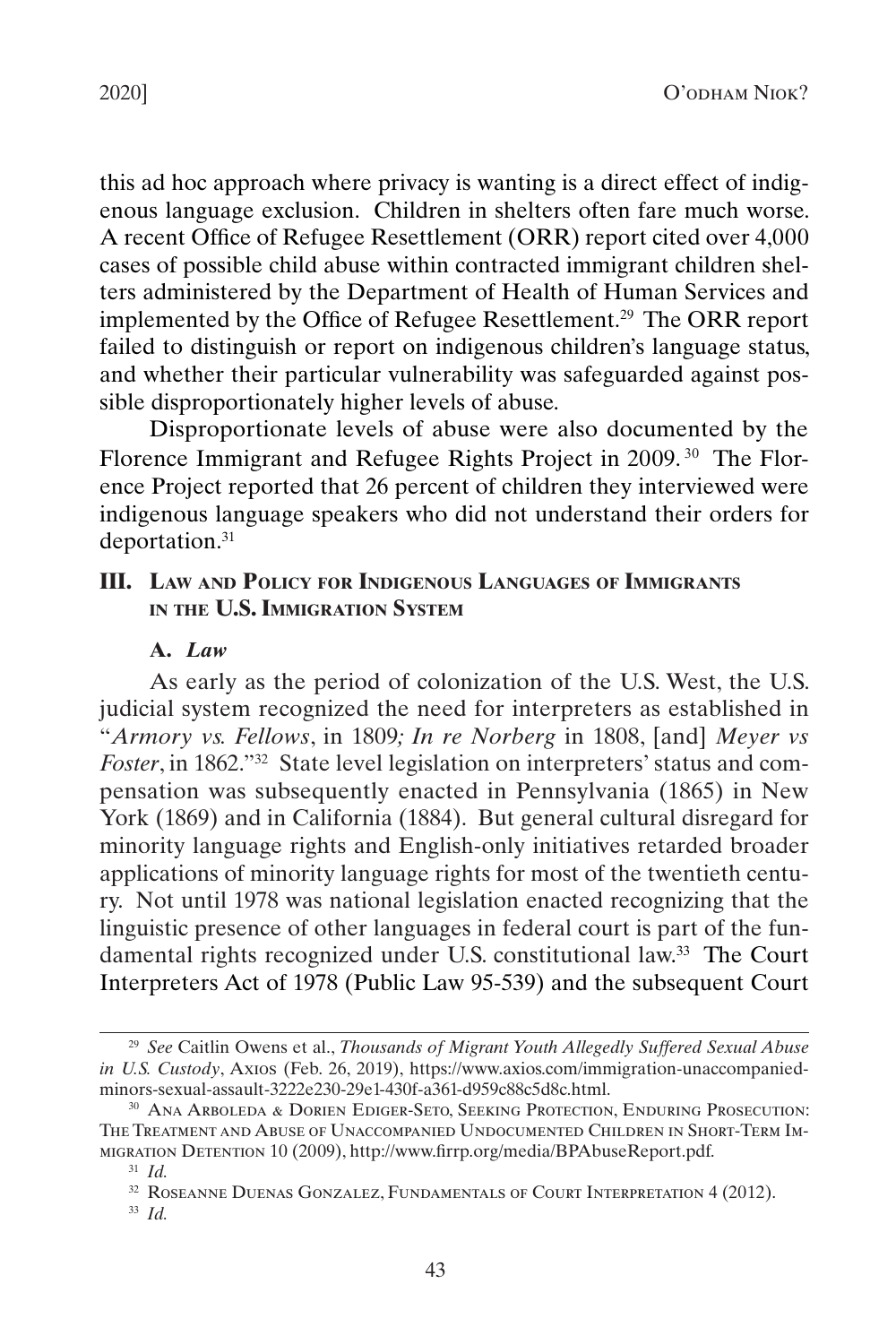Interpreters Amendments Act of 1988, established interpretation rights for defendants and witnesses in federal courts. $34$  Immigration court, however, is an administrative court run by the Department of Justice

and falls outside the scope of the act. Prior to the Court Interpreters Act's passage, the Civil Rights Act of 1968's Title VI clause provided for language as part of nondiscriminatory principles for persons of different national origins, race, and religion. Title VI, however, applies to individual recipients and state agencies which receive federal aid and not to federal courts. Federal departments and agencies involved in the U.S. immigration system (ORR, CBP, ICE, USCIS) also do not fall under Title VI. Indigenous language speaking immigrants' main contact and experience in language discrimination is in the U.S. immigration system where Title VI (45 CFR Part 80) does not apply.

The intent of Executive Order 13166 issued in 2000 was to fill this gap for Limited English Proficient persons who experienced language discrimination with U.S. federal agencies where Title VI was inapplicable. Executive orders are constitutionally authorized under Article II, Section 1 of the Constitution; Section 3 of Article II instructs the President to "take Care that the Laws be faithfully executed." That instruction applies to each succeeding administration and all agencies under DHS.

The policy evolution of federal LEP language rights began in December of 2000 with Executive Order 13166. DHHS submitted a plan in accordance with the order to DOJ titled *Improving Access to Services for Persons With Limited English Proficient (LEP)*. The plan called for federally funded state programs to implement their own Limited English Proficient (LEP) programs, and for HHS to survey needs of its federal sub-agencies and then create a three-year programmatic phase-in for three vital language services:

1. Each HHS sub-agency was create a mechanism to assess "on a regular and consistent basis" the "language assistance needs of current and potential customers" and to create a mechanism to assess their "capacity to meet these needs . . . "

<sup>34</sup> Court Interpreters Act, 28 U.S.C. § 1827–1828 (1978).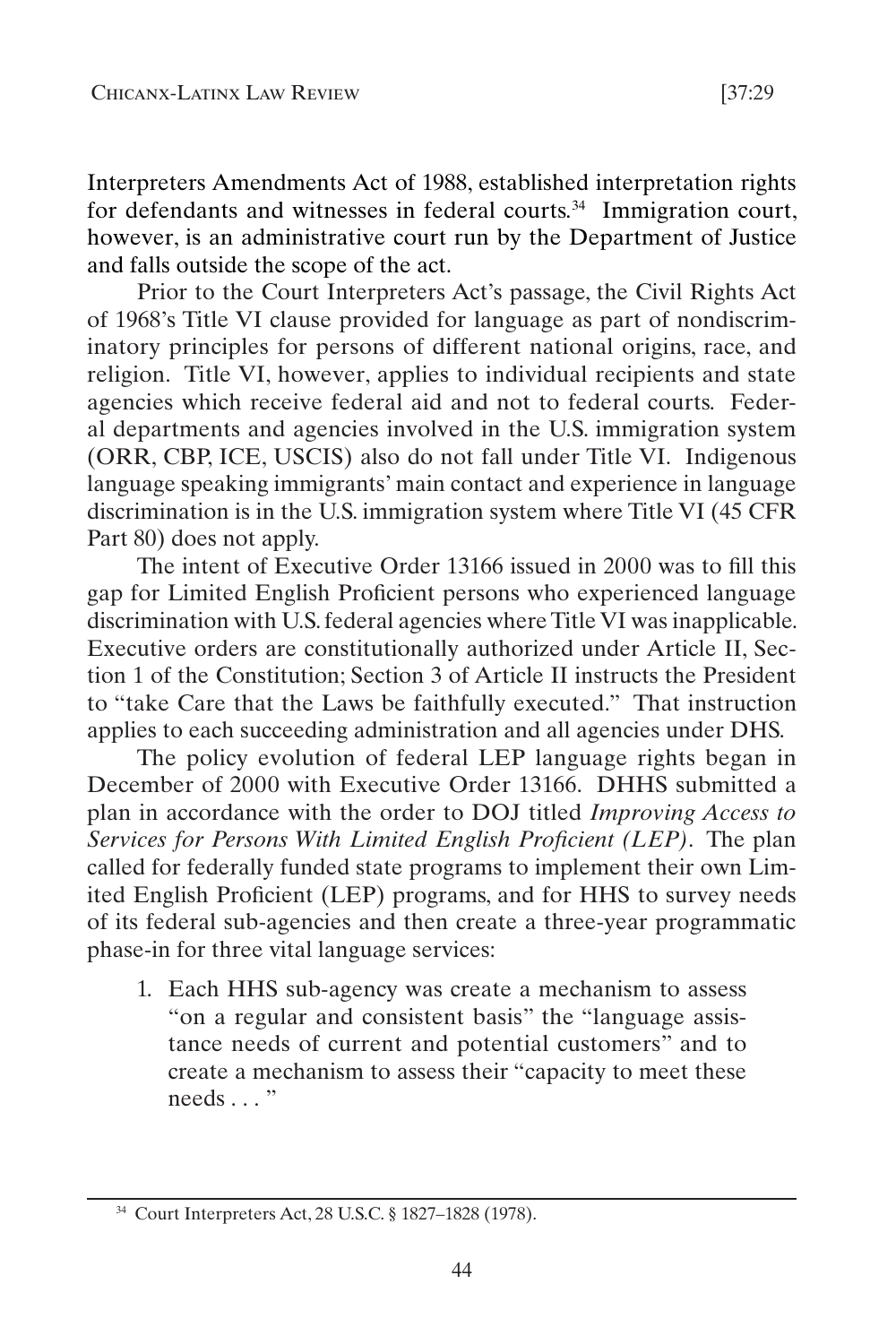- <span id="page-17-0"></span>2. Each HHS sub-agency was to provide "oral language assistance in response to the needs of LEP customers, in both face-to-face and telephone encounters."
- 3. Each HHS sub-agency was to produce vital documents in languages other than English where a significant number or percentage of the customers served or eligible to be served has limited English proficiency.<sup>35</sup>

The programmatic reporting requirements of Executive Order 13166 specify the use of four steps: (1) number or proportion of LEP individuals, (2) frequency of contact with program, (3) nature and importance of the program, and (4) available resources.

#### **A.** *Policy*

Policies are operational orders, often released in the form of guidance, derived from law and issued to federal departments and agencies by the Executive. DOJ issued its LEP Guidance in 2002.<sup>36</sup> By 2003, 40 federal agencies issued LEP regulations compliant with Executive Order 13166. A *Tips from the Field* resource document was issued in 2004 by DOJ. The resource was designed to assist in assessing programmatic capacity for provision of English Limited Proficient services to aid 911 call centers, law enforcement agencies, domestic violence service providers, courts, and DOJ federally funded programs.37

Various deficiencies have since been reported: that the Government employs unqualified interpreters (American Immigration Lawyers Association (2010)), that interpretation was inadequate (National Language and Access Advocates Network), and that lengthy portions of hearings went uninterpreted (*El Rescate Legal Services vs. EOIR*), respectively.<sup>38</sup> The Department of Homeland Security and its sub-agencies, CBP and ICE, demonstrate a general failure to internalize DOJ Guidance on the assessment and provision of LEP language services for immigrants.39

<sup>&</sup>lt;sup>35</sup> Language Access Plan, Department of Human Health and Services (2013).

<sup>36</sup> *See* U.S. Dep't of Justice, *Guidance to Federal Financial Assistance Recipients Regarding Title VI Prohibition Against National Origin Discrimination Affecting Limited English Proficient Persons*, 67 Fed Reg. 41455, 41455 (2002).

<sup>37</sup> *See* Gentry, *supra* note 13, at 15.

<sup>38</sup> *See* Gonzalez, *supra* note 32, at 296–297.

<sup>39</sup> U.S. Government Accountability Office, DHS Needs to Comprehensively Assess Its Foreign Language Needs and Capabilities and Identify Shortfalls 32, 40, 41 (2010), http:// www.gao.gov/assets/310/305850.pdf; Gentry, *supra* note 13, at 14–15.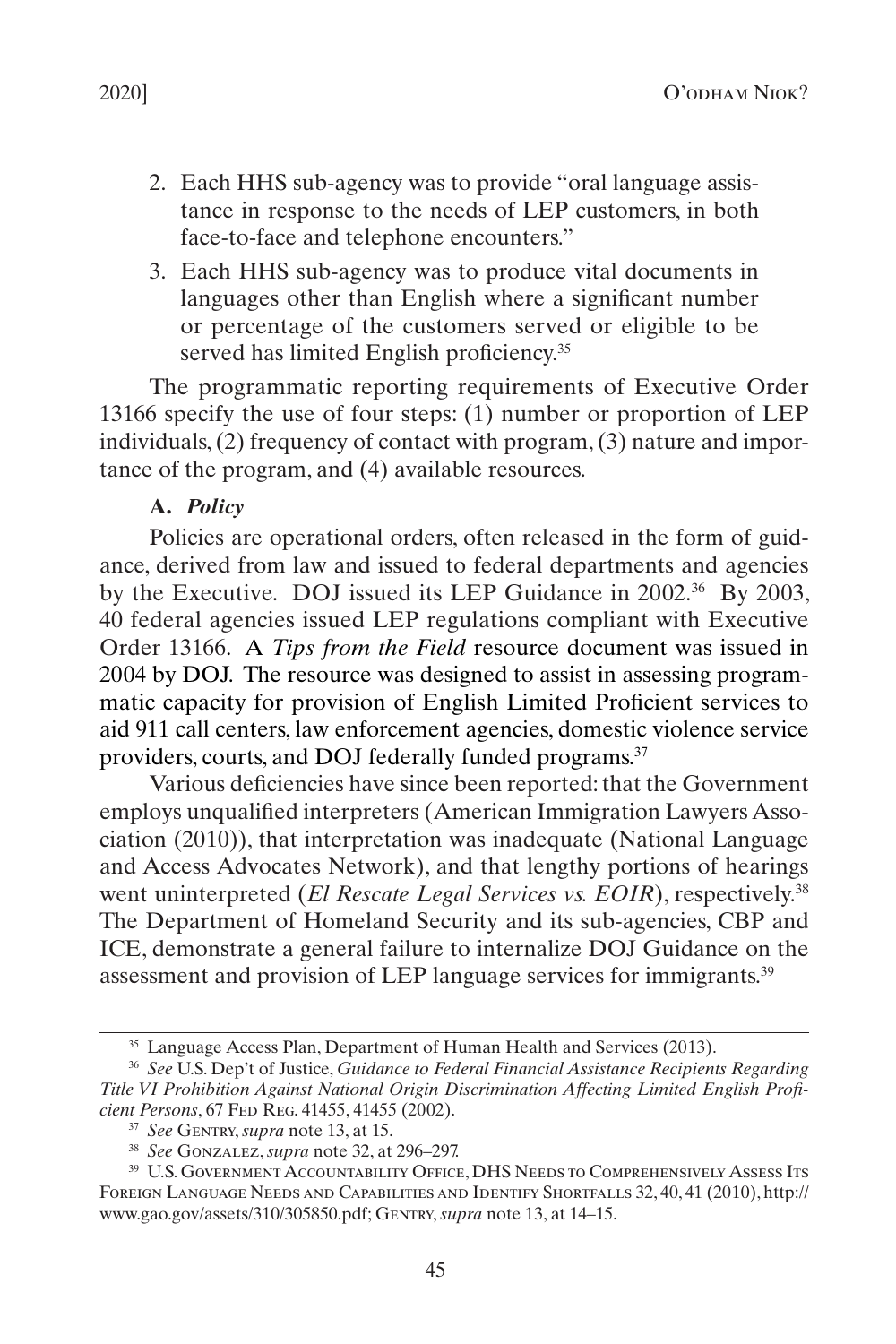<span id="page-18-0"></span>On February 17, 2011, a new memorandum restating the federal government's obligation and requiring federal agencies to comply with Executive Order 13166 was issued by Attorney General Eric Holder.40 The DOJ again then noted significant variations in compliance with principles of language access, and a directive was issued for department heads to establish Language Access Working Groups.

Beck's critique of applied law has found that the basic statutory requirements under the LEP Executive Order 13166 remain as of 2018 unfulfilled, and that the order, as originally conceived, is therefore not implemented and is wholly unenforced.<sup>41</sup> Beck also critically stated that DHS has failed to instruct its primary immigration agencies (CBP and ICE) to inventory the languages most frequently spoken, and to track the languages of immigrants they process.<sup>42</sup> The same requirements apply to the Department of Homeland Security as a federal agency obligated under Executive Order 13166.

## **B.** *Impact of DHS' Noncompliant Language Policy*

The longterm impact of not implementing language policy duly authorized by law is clear. For example, from 2000–2010, interpreted court events increase by 87.86 percent.<sup>43</sup> In 2010, 98 percent of all interpreted events were interpreted in Spanish.<sup>44</sup> The absence of a language assessment tool to detect indigenous language speaking immigrants among those Spanish speakers enables the misidentification of indigenous language speakers as people from countries who speak Spanish.45

There is no current systematic language study carried out within the three federal departments (DHS, HHS, and DOJ) and their agencies to determine, with scalable metrics, the extent of language exclusion of indigenous languages, let alone a time series comparison to examine trends. Without publicly accessible language data, unverified claims of compliance by any federal agency lack validity and they misrepresent requirements mandated under Executive Order 13166. The lack of

- <sup>44</sup> *Id.*
- <sup>45</sup> *Id.*

<sup>40</sup> Katherine L. Beck, *Interpreting Injustice: The Failure to Comply with Federal Language Access Requirements in Immigration Detention*, 20 Harv. Latinx L. Rev. 15, 27 (2017).

<sup>41</sup> *See id. generally*.

<sup>42</sup> *Id.* at 36.

<sup>43</sup> Gonzalez, *supra* note 32, at 35.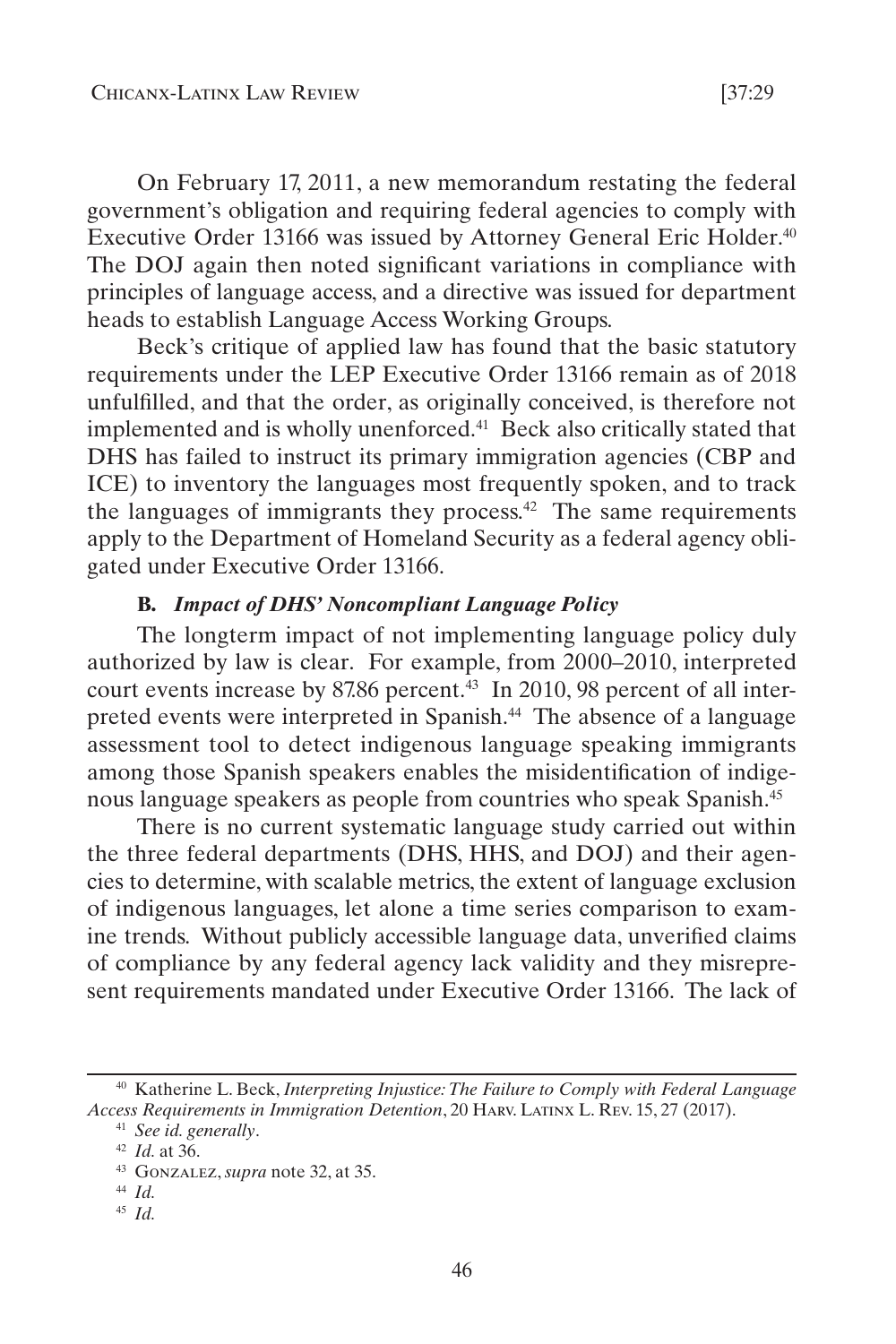<span id="page-19-0"></span>national language data and published language analysis may obscure, but it cannot hide, widespread and ongoing discrimination.<sup>46</sup>

Part IV provides indigenous language data for the Southern Arizona (Tucson) Sector of Border Patrol as an example of the type of data-gathering needed to establish such quantified indigenous language data nationally.

When seen as a whole, despite episodic guidance to improve language interpretation in legal settings, the series of federal law and policies related to LEP indigenous language portray a weak silo approach by federal agencies without credible mandates for implementation, monitoring, investigation, nor penalties for noncomplying federal agencies. A consistent reality of avoidance pervades these efforts; efforts that which remain largely on paper.

There is no demonstrated will to instill a frontline response regarding indigenous language rights. DHS inspectors, ICE Directors, CBP Commissioners, and CBP Sector Chiefs all come and go; but what remains is a pattern of linguistic exclusion.

That this highly tolerated discriminatory legal precedent remains sixteen years after 2002 may signal that other tools of analysis may shed more light on the nature of language discrimination than recitations of systemwide gaps in practice protocols and policy. This is an arena of investigation where the professional studies of sociolinguistics and law part ways. Sociolinguistics concerns itself with the study of how language is used, by whom, and within and across social groups. Its tools of analyses lie outside of legal frameworks. Such tools are applied in the Part [IV](#page-19-1) for consideration of language ideology in the courtroom.

### <span id="page-19-1"></span>**IV. Language Ideology in the Courtroom**

If they have no expertise in sociolinguistics, then officers of the court (judges and attorneys) are no more or less qualified to apply equitable language policies than defendants or asylum seekers themselves. They are, however, in relative positions of power, and their decisions, if based on faulty interpretation or no interpretation, are subject to claims of discrimination on appeal, especially when shallow and highly inconsistent standards for interpretation are facilitated for expediency's sake. Without utilizing a mandatory and validated language assessment

<sup>46</sup> Beck, *supra* note 40, at 17–19.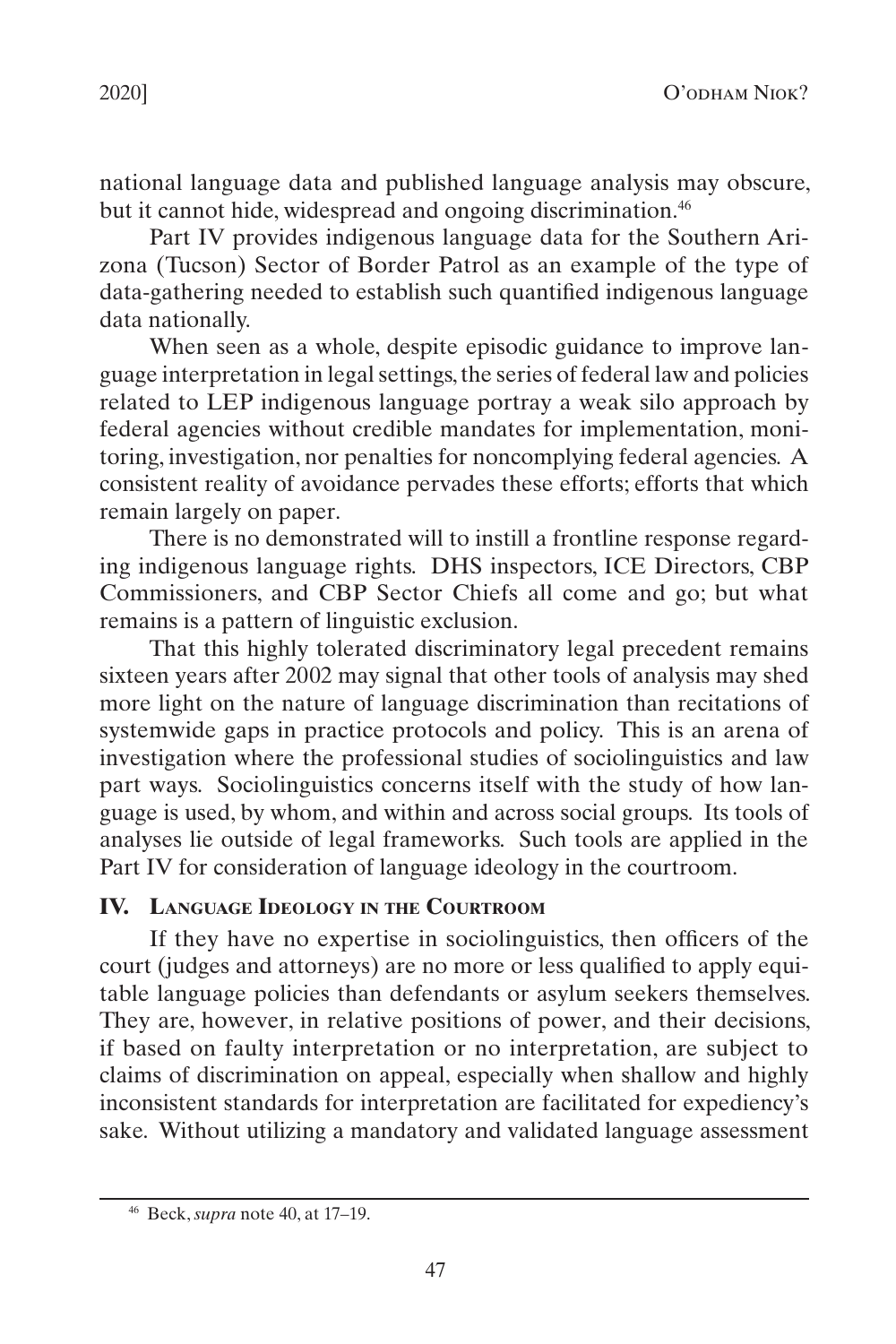protocol for immigration court, language discrimination against indigenous languages pervades immigration proceedings.

A common intellectual error committed by personnel in the U.S. immigration system is that they assume they can tell when a person needs or does not need interpretation. They make that assumption based on their own command of language(s), generally English and sometimes Spanish. Those languages dominate the very social and cultural exchanges between other immigrants they encounter and personnel, like themselves, who make up the system. Their mistake is made by projecting their own ideals about language transmission onto languages that they do not speak.

An analogy to immigration court officers' customary approach to *assessment-free* language interpretation would be helpful here. Suppose there is an English-only speaking patient from Greece in a hospital with a pending emergency surgery. The hospital employs just two surgeons: both speak only Greek.If the patient had lived in Greece, then hospital staff, similar to immigration court personnel, would assume that the patient spoke Greek even if the patient exclusively spoke English. Given their professional conduct in immigration court, court officers should be comfortable with allowing a monolingual Greek-speaking surgeon to interview the patient in Greek prior to his surgery, despite the patient being a monolingual English speaker.

The patient would not receive information *in the patient's language* regarding the need for surgery, preparation for surgery, nor necessary steps to take in aftercare*. The patient did not have enough knowledge of Greek to respond intelligently to the questions relating to the emergency medical condition*, but had just enough knowledge to answer "yes" or "no" and to sign a document the patient could not read and which was not interpreted.The patient would be put at great medical risks if this practice was followed.

Thankfully, medical professionals do not operate as the ridiculous scenario describes. Of course one might presume this analogy sounds all wrong because it seems indigenous-language speakers do not enter immediately into such dire decision making scenarios; but they do, at first contact. Then, more than 600 days can pass while waiting for their asylum hearing, and little is done to detect their language through various immigration venues over that long period.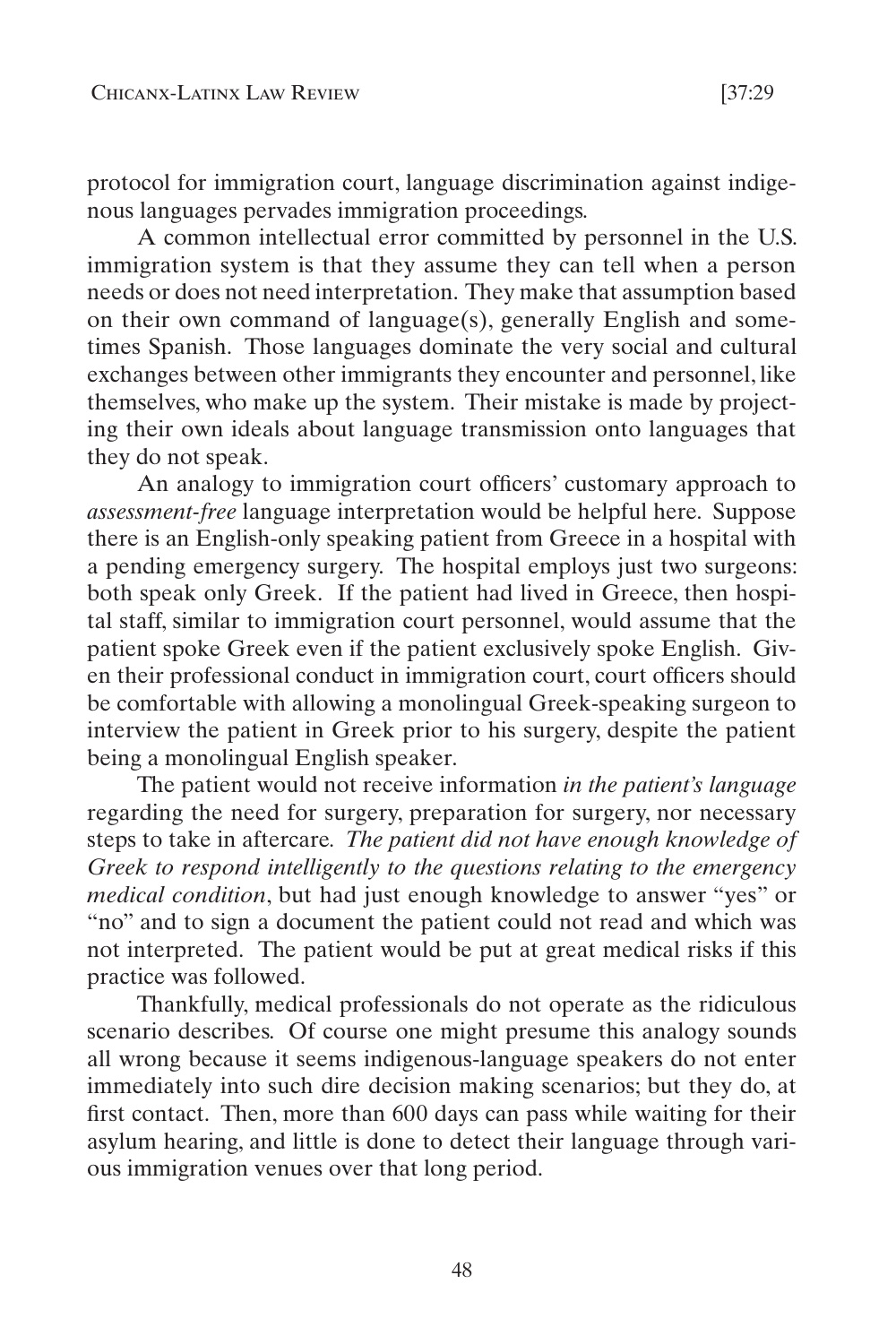## **A.** *Genesis of Language*

<span id="page-21-0"></span>Americans live in one of the most dynamic countries in the world: in coastal and highly urbanized areas, where cosmopolitan social environments provide considerable exposure to modern systems of communication using ever more technologically advanced devices. In the era of mass communications, the frequency of language transmission is technologically driven. Human and machine translation appear to be improving remarkably by the use of Google Translate ™, Word Reference.com<sup>TM</sup>, Linguee.com<sup>TM</sup>, and many other specialty interactive translation tools and websites. Translation, whether by computers that structure algorithms or by humans, still remains as the more static written expression of oral languages.

The diversity of oral language expression, in contrast, is in competition with the more voluminous language transmission as a determinant of meaning because it is the preponderance of speech communities, rather than machines, which collectively accept or reject new meanings and words into a language. It is, in short, the speakers of languages and the confluence of various subspeech communities that comprise the language group that determines the more nuanced and deeper distinctions in language usage. Written texts can influence and maintain grammar, phonetic structure, and syntax, but the diversity of oral expression provides the socially and culturally contextualized meaning of communication.

Significant language dialects comprise some Mayan indigenous languages where such transformative influences are less prominent. Without the social context and the cultural clues provided by language speakers of the same dialect of a language, misinterpretation, like mistranslation, is a common occurrence. Misinterpretation has immediate consequences whereas mistranslation may generally produce delayed consequences, the severity depending on the value of the document translated.

### **B.** *Case Examples*

## 1. *Discrete Dialects*

The concept of socially and culturally informed interpretation became, for example, readily apparent to an attorney who represented a Palestinian asylum seeker from Gaza. An Iraqi Arabic dialect speaker was appointed to his client in federal immigration court. At an asylum hearing on the merits, a frustrated immigration judge became exceedingly irate after his instructions to the interpreter to 'interpret word for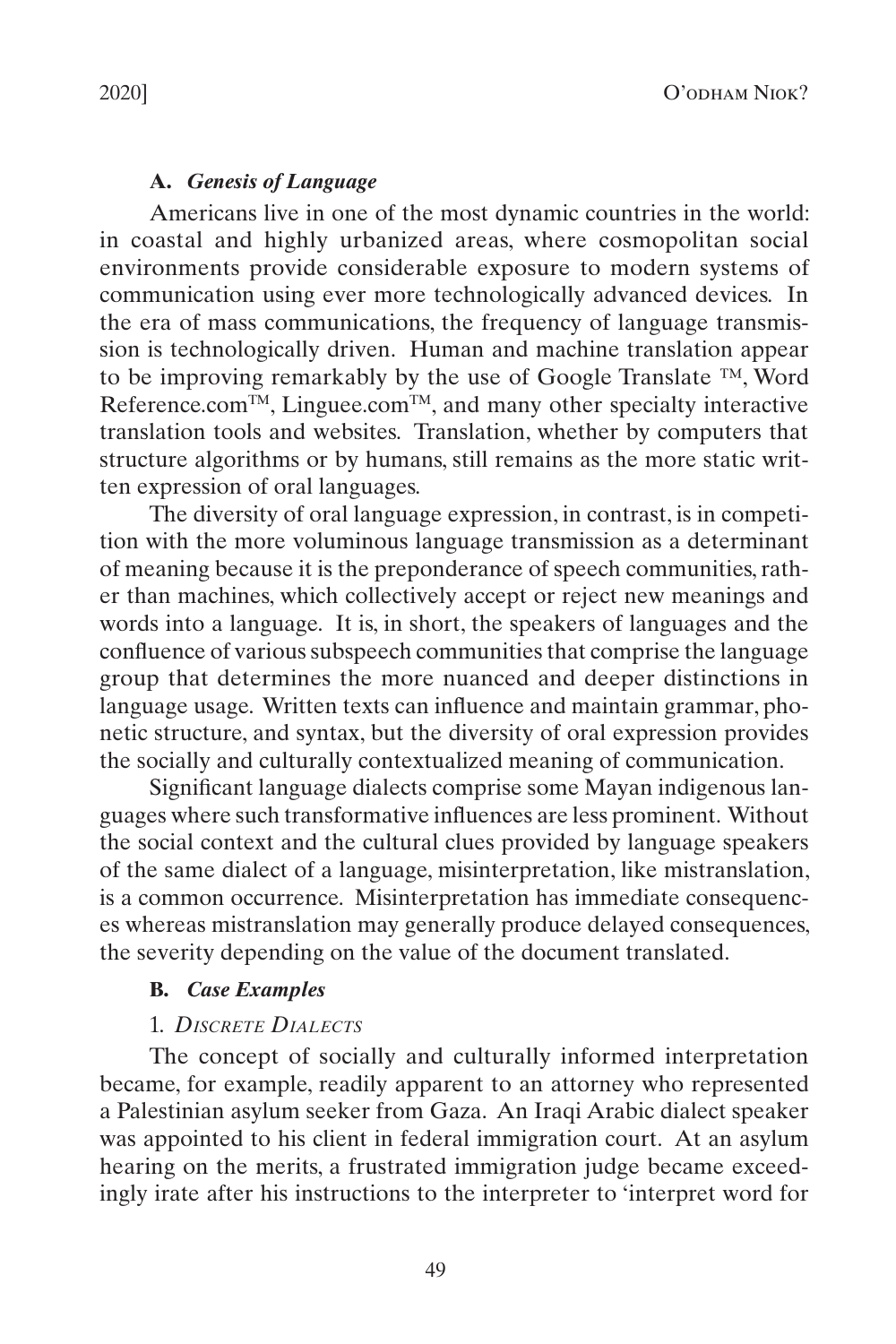<span id="page-22-0"></span>word' his questions to the asylum applicant, did not produce the full responses to the highly structured questions he asked. The asylum applicant from Gaza then became increasingly withdrawn, and the interpreter acted intimidated. The judge actually yelled at both the defendant and the interpreter during the hearing. The interpreter was berated by the judge for asking the judge for a clarification, being told that only the judge "can ask questions."

In a second hearing, a different interpreter was court appointed, an Arabic speaker with a Syrian dialect, and the defendant was more easily able to understand her Arabic. He trusted the social and cultural sense imparted by the second interpreter, and was able to respond more readily to the same judge.<sup>47</sup> The court atmosphere was much less antagonistic, more factually informed, and a deeper line of questioning from the same judge was successfully pursued. This is a contrast between a dysfunctional versus a linguistically, socially and culturally informed interpretation.

Before the defendant's forced migration, he was a law student who learned very limited English in a refugee camp in Greece and in five other intermediate countries of exile. What might have happened if the asylum speaker had responded in court in English as an LEP? That later scenario is quite similar, in sociolinguistic terms, to the experiences of indigenous-language speaking immigrants when addressed only in Spanish.

#### 2. *Gendered Language Erasure*

A seventeen-year-old female Popti language speaker from western Guatemala made her first court appearance before an immigration judge. She was seven months pregnant and had a long history of sexual abuse. She also had no understanding of Spanish, no interpreter, and no attorney. According to her testimony, the immigration judge and Office of the Chief Counsel instructed her in Spanish to "sign here," on a

<sup>&</sup>lt;sup>47</sup> The court scene described in this Article was witnessed by an author who attended both asylum hearings of an asylum seeker from Gaza, Palestine, on November 2, 2016 and July 12, 2017, in Federal Immigration Court in Tucson, Arizona. The author requested his name not be published. The misinterpretation was also witnessed by a third Arabic speaker in the audience who explained to this author the difference of dialect. This author spoke with the asylum seeker about both interpreters, and the asylum speaker expressed a significantly higher comprehension level with the Syrian Arabic dialect speaker compared to the Iraqi Arabic dialect speaker. A second attorney, unrelated to this case, communicated that he had also witnessed a similar mismatch in Iraqi Arabic dialect for an Arabic-speaking client of his.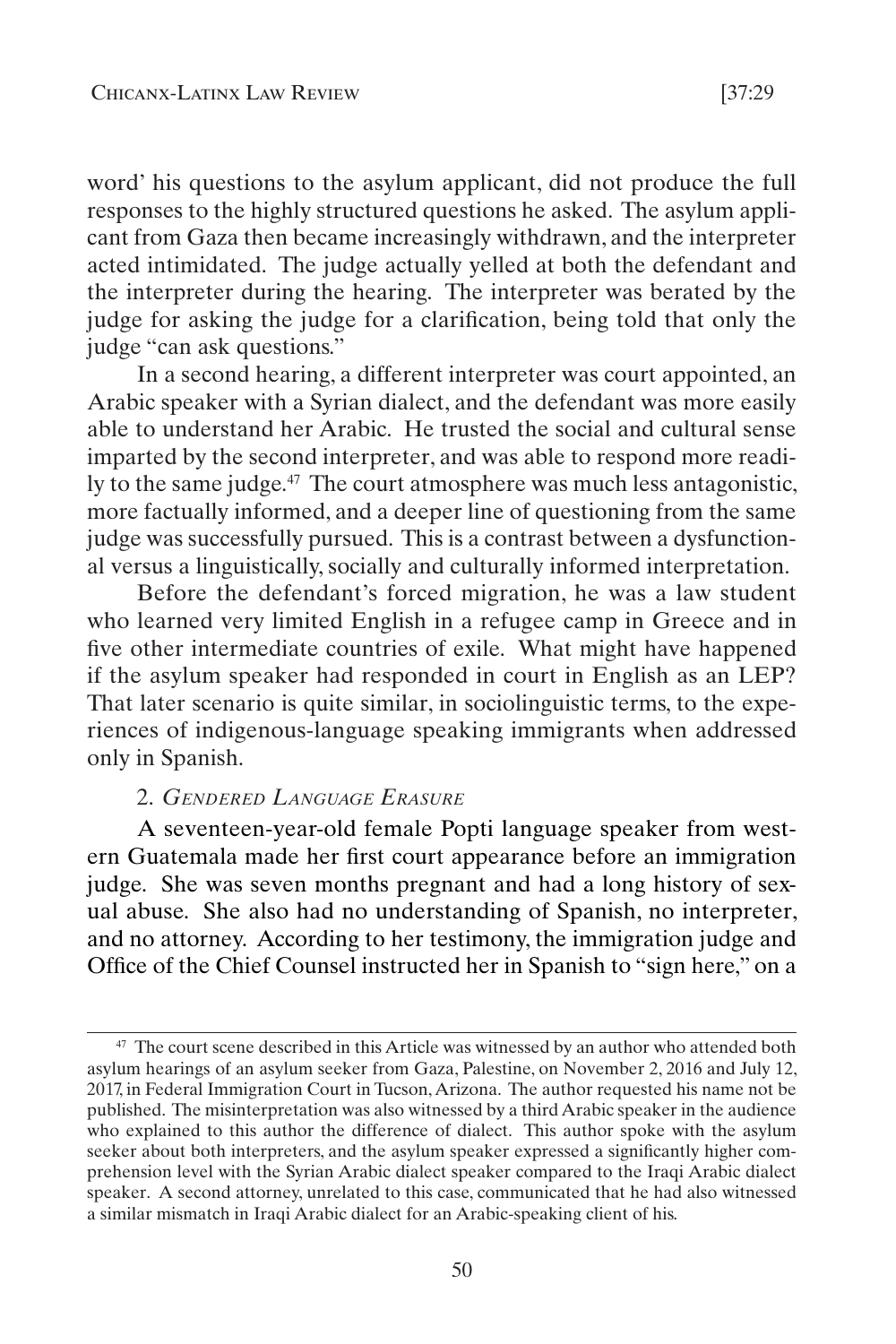<span id="page-23-0"></span>voluntary departure order; neither of them explained the consequences of her signing.48

That signature allowed her another 120 days stay, but when that deadline passed and she remained on U.S. soil, her voluntary departure became a removal order. In July 2017, ICE officers then forcibly entered her home by picking the lock on her front door without officially announcing themselves or bothering with a warrant.<sup>49</sup> In this case, both immigration court and enforcement officers completely disregarded Executive Order 13166.

## 3. *Takeaways From Case Examples*

In court proceedings, other factors also come into play in the mix of interpretation which ideally facilitates a "level playing field" in communication. However, it is policy-based standards for interpretation that should determine how judges, attorneys, bailiffs, and court recorders assess the interpretation needs of asylum seekers, and not the subjectivity of court and enforcement officers. Without professionally maintained interpretation standards, court personnel are not qualified to know to what degree the interpretation provided accurate communication. Standards should facilitate a just hearing or trial; the absence of standards introduces communication error of more and less degrees.

As illustrated in the case of the Palestinian from Gaza, there is no standard for dialect matching, and only by happenstance was it corrected. For indigenous languages speakers in those settings, *unless an interpretation explains that a legal process exists, and that within that process their language rights are guaranteed*, *"jurisprudence" is literally*, *meaningless.* In the case of the Popti minor, due process appears to have been linguistically determined.

#### **V. Select Indigenous Language Data Findings**

## **A.** *Missing in Action: Language Data*

Basic public information on the numbers of indigenous language speakers in final asylum cases reported by the Executive Office of Immigration Review (EOIR), the administrative body of the U.S. Immigration Court, is not available. While EOIR lists the top 25 most frequent foreign

<sup>48</sup> Mark Reagan, *Woman Seeks to Stay in US; Feds set to Deport Victim of Sex Assaults*, Brownsville Herald (Oct. 19, 2018), https://www.brownsvilleherald.com/news/local/womanseeks-to-stay-in-us-feds-set-to-deport/article\_d11ce966-d3ef-11e8-925d-f37411a6b510.html.

<sup>49</sup> *Id.*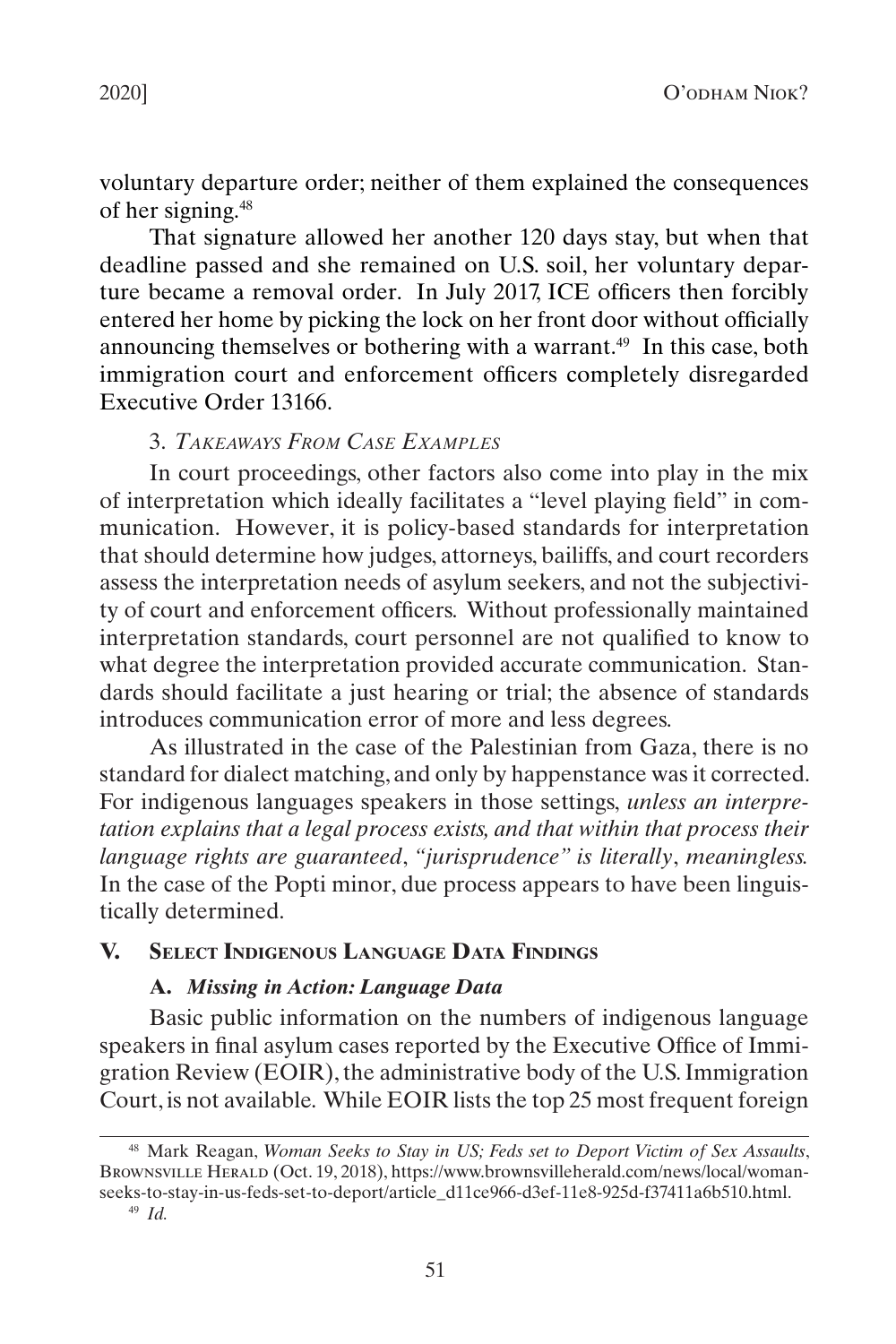languages spoken, the numbers of speakers are suppressed, even though the league table cannot be constructed without such data.

Though that data reporting gap may appear a short-term anomaly, it avoids institutional scrutiny of quantitative data comparisons for analysis of the very large longterm gap between the number of unscreened indigenous language speakers versus immigrants actually afforded interpretation. Standards for language assessment and screening with data collection protocols are needed at the outset.

Despite recent policy announcements, the Department of Homeland Security agencies still lack system processes for language assessment, identification, and interpretation. In short, for thousands of indigenous-language speakers, those agencies do not communicate with them in their first language, but rather, the agencies discriminate against them in their second language, Spanish. This systemic failure marks the end process of the "short road" of language exclusion.

Data shared below is for indigenous language speaking immigrant adults released by ICE to shelters in Tucson Sector CBP from mid-July 2014 to May 2017. Shelters operated as private charities run by Catholic Community Services of the Tucson Catholic Archdiocese and a Methodist Church, both of which are not contracted with the U.S. government.

Figure 1 below demonstrates a diversity of indigenous language speaking immigrants in the Tucson CBP Sector released to nonprofit immigrant shelters from mid-July 2014 through May 2017<sup>50</sup> The general sheltered immigrant population and indigenous language speaking immigrants are compared in Figure 2.<sup>51</sup> Some features of that language population follow:

• Indigenous language speakers represented one in five or 20 percent of the adult immigrant population.

<sup>50</sup> Data analysis in this Part is from the Indigenous Languages Office, Alitas Shelter in Tucson, Arizona. The data was gathered from Alitas Program, Catholic Community Services, Tucson Catholic Archdiocese, and the Inn Project, First United Methodist Church, both in Tucson, Arizona. Note: Percentages may not total 100 percent due to rounding up for values *greater than or equal to* .05 and down for values *less than or equal to* .04. Nine adult indigenous language speakers had "yes" recorded for their indigenous language. Using Guatemalan departmental data, the local indigenous language was imputed for the nine speakers when *greater than or equal to* 80 percent of the local population were indigenous with an identified indigenous language. One speaker was bilingual in Mam & K'iche and therefore counted twice; once for each indigenous language spoken.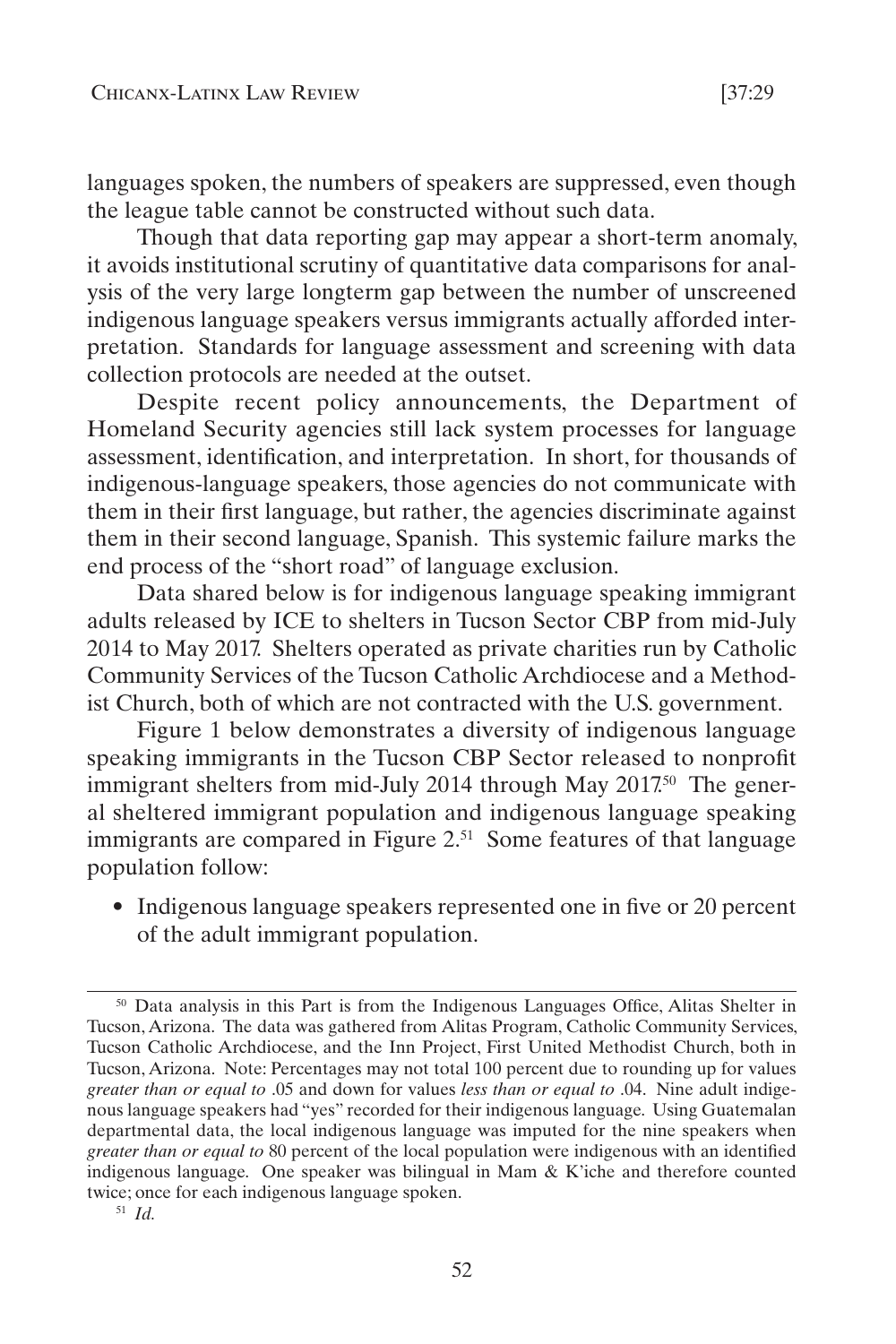- <span id="page-25-0"></span>• 96 percent of indigenous language speakers were from the single country of Guatemala.
- More than 8 of 10 or 87 percent of indigenous languages speakers were female.
- 85 percent of all sheltered indigenous languages speakers spoke five Mayan languages: Mam, Q'anjob'al, K'iche, Chuj, and Popti from the Western or Central Highlands of Guatemala.
- 18 indigenous languages were present.
- 8 percent of indigenous language speakers were represented by Akateko, Q'eqchi, and Kaqchiquel speakers.<sup>52</sup>

#### **Figure 1: Language–Speaking Immigrants Sheltered in Tucson CBP Sector, Mid-July 2014–May 2017, n = 398**

|          | Q'anjob'al, 54 | K'iche, 47 | Chuj, $35$ | $\leq$ 2% Achi,<br>Awakateco,<br>Ixi | Akateko, 13    |
|----------|----------------|------------|------------|--------------------------------------|----------------|
| Mam, 176 |                |            |            |                                      | $Q'$ eqchi, 11 |
|          |                |            |            | Popti, 25                            | Kagchiquel, 8  |

## 1. *Immigrant Population Trends: 2014–2017*

Figure 2 below shows a dramatic drop in sheltered immigrants for 2017 in the Tucson Sector CBP from 2014. The ratio of indigenous language speaking immigrants to nonindigenous language speaking immigrants changed from 20.4 percent of total immigrants being indigenous language speakers in 2014–2015, to 22 percent in 2016, and then dropped to 11 percent in 2017. Despite this composite data analysis for migrants sheltered in Arizona, the data is misleading as a snapshot of all sheltered indigenous language speakers in that period, border wide, given there is no other available data from CBP's other sectors along the U.S. southern border.

Despite the declining trend, other border sectors in Texas and California anecdotally appeared to have seen relative increases in immigrant arrivals compared to Arizona crossings of immigrants in general, and indigenous language speakers in particular. Shifts in border sector arrests and subsequent releases to an interior immigration court have resulted in dramatic increases in the presence of indigenous language speakers in immigration court.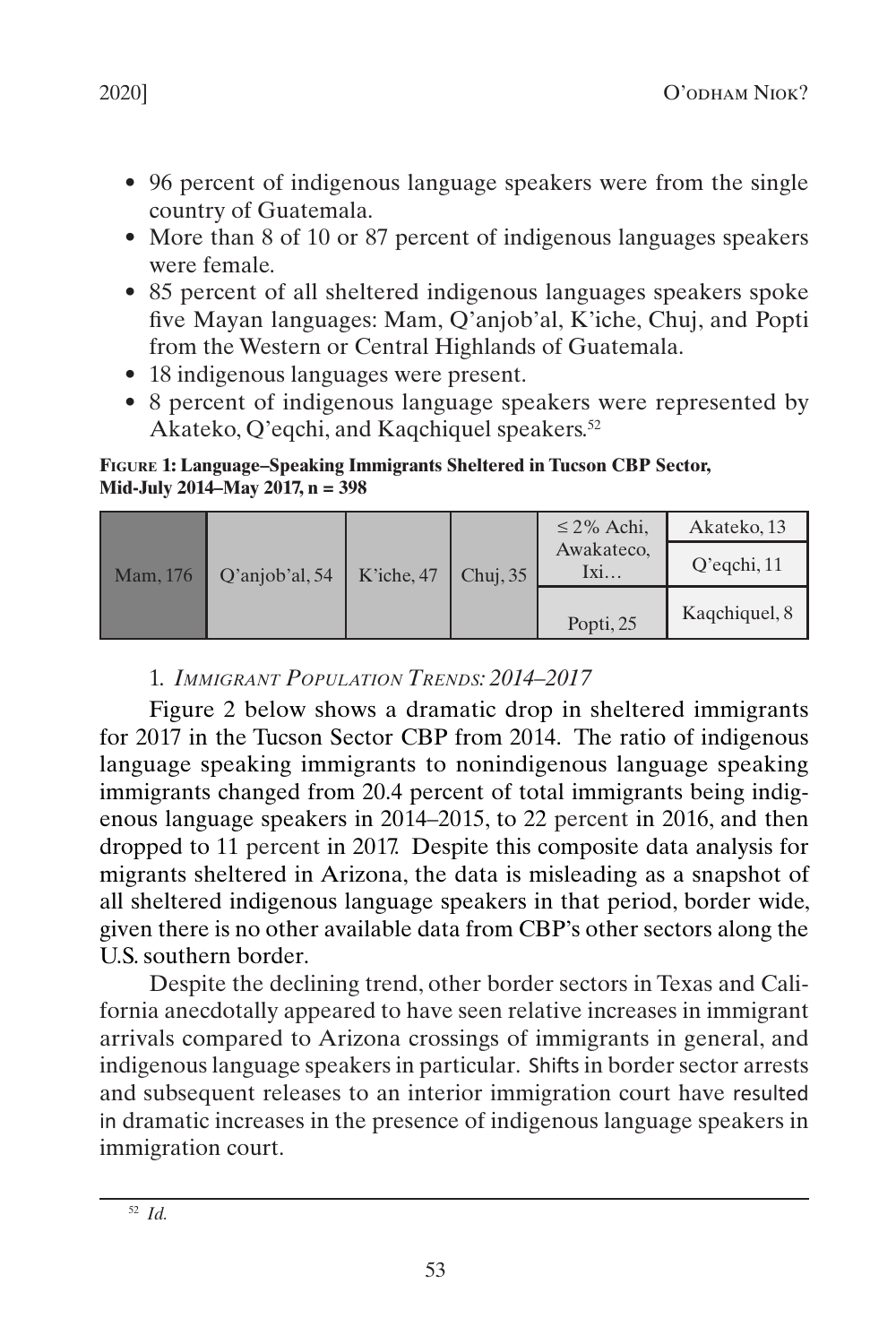

<span id="page-26-0"></span>

#### 2. *Data Trend for Indigenous Languages spoken Nationally*

*Three Indigenous Languages in Top 25 Initial Case Completions in FY 2016* could be a source for estimating the numbers of indigenous language speakers, but EOIR does not release such numbers, only their relative rankings.Guatemala ranked 2nd in asylum cases granted by U.S. immigration court in 2016 rising from thirteenth in 2012.<sup>53</sup> Those facts confirm Guatemala as a top asylum applicant country; a country where 60 percent of its population are indigenous.<sup>54</sup>

Nationally, three indigenous languages from Guatemala were ranked in the top 25 of initial case completions over fiscal years 2014– 2016: Q'anjob'al [Kanjobal], Quiche, and Mam.55 Their rise in ranking was unparalleled in that four-year period. By FY 2016, Q'anjob'al moved up to seventeenth place, Quiche to tenth place, and Mam surpassed

<sup>53</sup> U.S. Department of Justice, *supra* note 12, at L2.

<sup>54</sup> The Indigenous World 2016 82 (Elaine Bolton trans., 2016), https://www.iwgia.org/ images/publications//0740\_THE\_INDIGENOUS\_ORLD\_2016\_final\_eb.pdf.

<sup>55</sup> U.S. Department of Justice, *supra* note 12, at E2.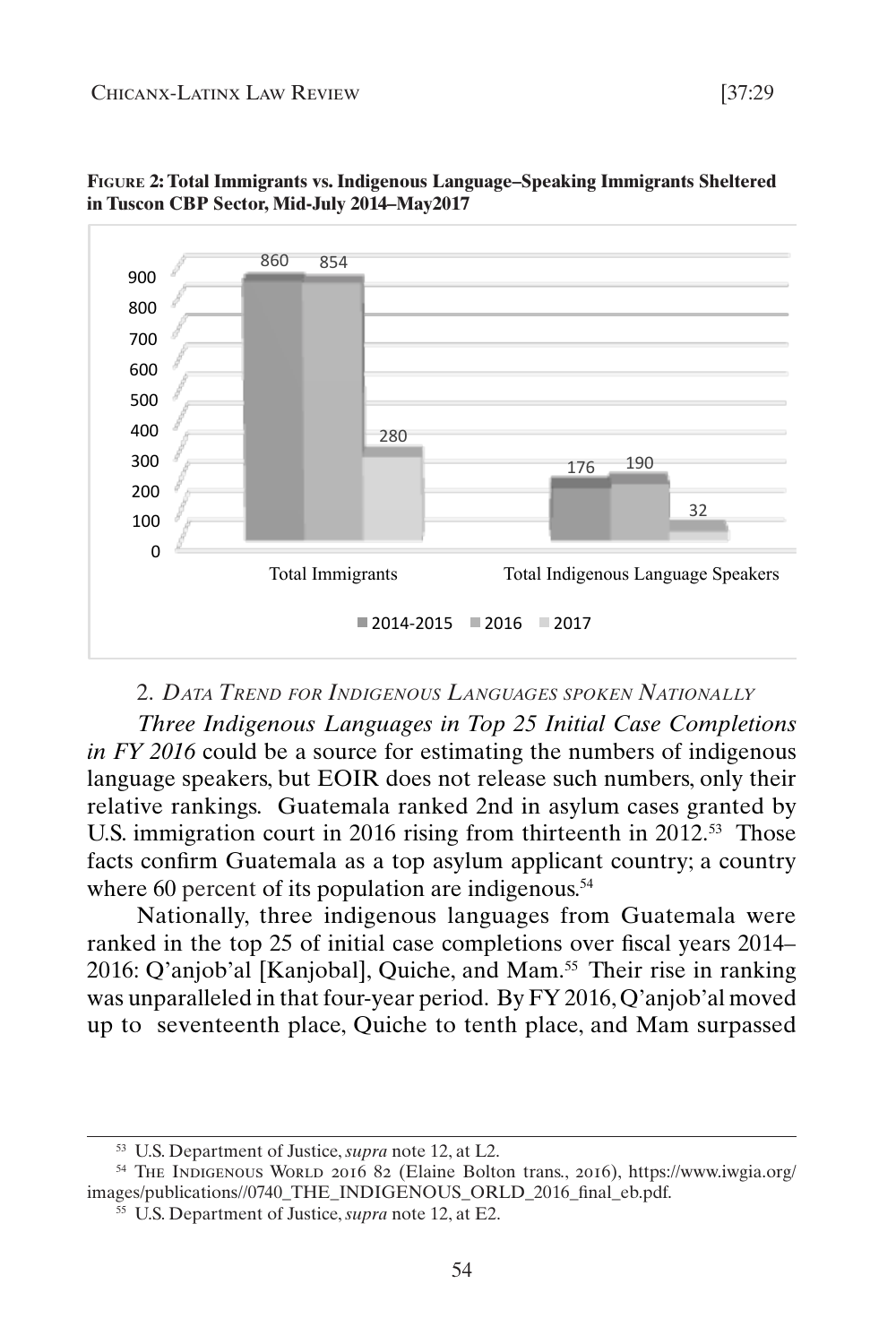<span id="page-27-0"></span>Quiche in ninth place.<sup>56</sup> While Somali rose to tenth place by FY 2015, it then dropped by two ranks in FY 2016 to twelfth. $57$ 

Apart from Punjab, no other languages displayed sustained gains since 2012 compared to the Mayan Languages: Q'anjob'al, Quiche, and Mam.<sup>58</sup>

| Language   | Change in Rank |
|------------|----------------|
| Ouiche:    | $+14$          |
| Somali:    | $+13$          |
| Q'anjob'al |                |
| Mam        | $+7$           |
| Punjab     |                |

## 3. *Estimated National Scope of Guatemalan Indigenous Language Speakers*

Guatemalans in FY 2016 presented 30,639 cases for 16.43 percent of all initial case completions. An unidentified portion of those 30,639 cases represent Kanjobal, Quiche, and Mam language speakers, in addition to other speakers of Mayan languages.<sup>59</sup> All three languages registered significant changes in rank from first entry to final position among the top twenty-five languages, and all are Mayan languages spoken in Western and Central Guatemala.

Common practices of documenting Spanish instead of identifying an immigrant's primary language in detention lead to undercounts in the actual number of speakers of indigenous languages. Undercounted indigenous language speakers are then scheduled into immigration court dockets. They added to the general backlog of 408,037 cases in 2014 which grew to  $629,051$  cases pending in  $2017<sup>60</sup>$  Given the average wait time for all immigrants in immigration court from 2014–2016 was 627 days,61 their need for competent court-appointed interpretation further

<sup>56</sup> *Id.*

<sup>57</sup> *Id.*

<sup>58</sup> *Id.*

<sup>59</sup> *Id.* at D1.

<sup>60</sup> TRAC Immigration, *Figure 1. Pending Deportation Cases*, *FY 1998–FY2020*, http:// trac.syr.edu/phptools/immigration/court\_backlog/apprep\_backlog.php (last visited March 22, 2020).

<sup>61</sup> TRAC Immigration, *Figure 1. Average Days Pending Cases Waiting*, *FY1998–FY20*17, http://trac.syr.edu/phptools/immigration/court\_backlog/apprep\_backlog\_avgdays.php (last visited June 11, 2017).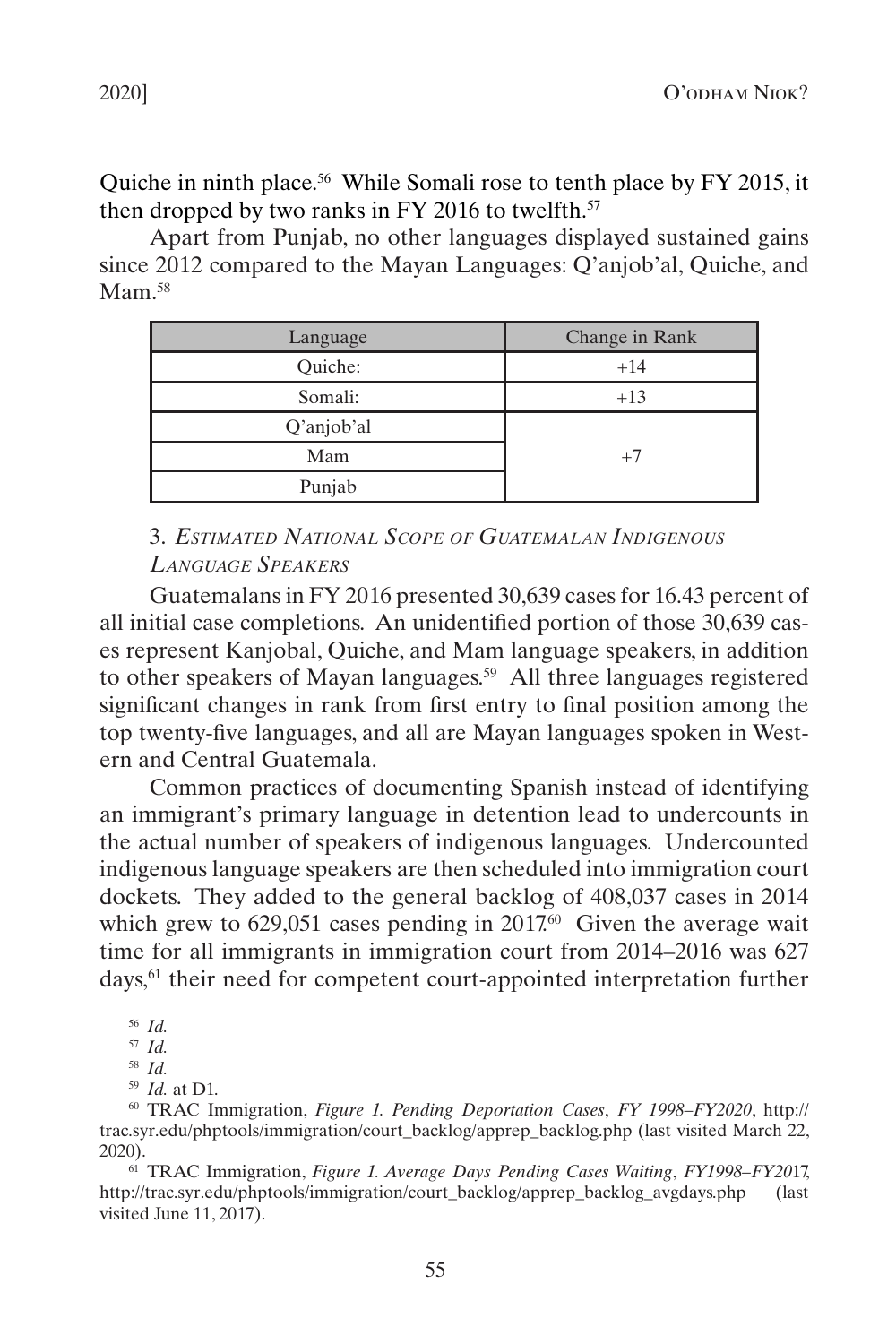<span id="page-28-0"></span>lengthens their judicial process beyond the average wait period given structural barriers to indigenous language interpretation. The concentration of indigenous speakers in remote locales obscure the actual need for interpreters. Meanwhile, in urban centers, large language communities illuminate the need for interpreters. In both situations, however, attorneys and immigration courts lack access to trained interpreters.

Some attorneys have begun to view the denial of access to interpretation as a systemic problem, and not limited to individual clients they represent. Where indigenous speaking immigrants are quite observable is in the Family Detention Center at Karnes, Texas, or in private immigrant border shelters. The exposure of attorneys to the systemic nature of access denial led to their submission of a legal complaint with the Civil Rights Office of DHS, which documented gendered language discrimination.

Indigenous peoples are among Central America's most vulnerable, impoverished, and illiterate citizens. Indigenous women, in particular, have less access to education and are less likely to work outside the home than their male counterparts; as a consequence, indigenous women are less likely than indigenous men to be proficient in Spanish.

The U.S. government is obligated to ensure that indigenous language speakers have meaningful access to federal programs and activities.4 CBP, ICE, and USCIS, in coordination with CRCL, have each developed their own individual plans to accommodate limited English proficient (LEP) individuals. Despite the existence of such plans, the Government Accountability Office criticized DHS's LEP engagement in 2010. To date, these agencies' LEP plans remain inadequate and the implementation of those plans, which do not even provide minimal protection for non-English speakers, remain incomplete.<sup>62</sup>

## **Conclusion**

#### **A.** *Ideology of Language*

Practically speaking, interpretation and translation for immigrants in the U.S. immigration system are the end product of applied language

<sup>62</sup> CARA Family Detention Pro Bono Project, *CLCR Complaint on Challenges Faced by Indigenous Language Speakers in Family Detention*, AILA Doc. No. 15121011. (Dec. 10, 2015), https://www.aila.org/advo-media/press-releases/2015/crcl-complaint-challenges-faced-familydetention (last visited Dec. 21, 2018).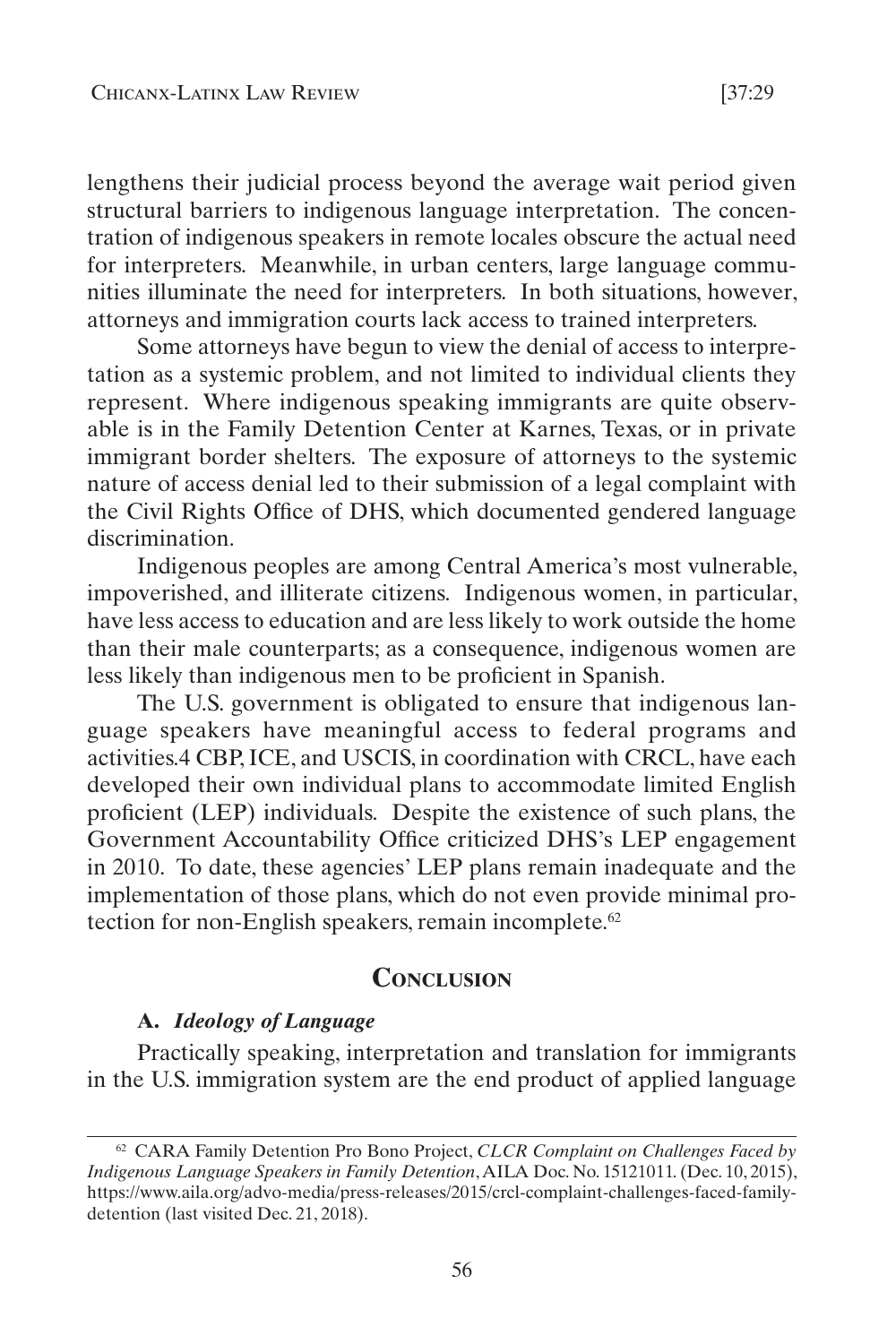policy. In 2016, the disparate gap between law, policy, and practice covering indigenous languages in the U.S. immigration system affected a conservatively estimated population over 29,000 LEP individuals who experienced daily the operational silos of DHS, DHHS, and DOJ.<sup>63</sup> Significantly, Mexican indigenous language speakers were not part of the estimate, and would significantly increase the estimate. DHS' operational silos provided an illusory implementation of hapless language protocols, at best.

This writing has demonstrated that at first contact three errors of language discrimination are committed; two by commission, one by omission. Immigrant indigenous language data at the Arizona border and nationally-estimated proxy data demonstrated that language exclusion affected a sizeable population, but validated national data is not forthcoming from the U.S. immigration system.

While operational error is a demonstrated end product of a language policy that discriminates against indigenous LEP individuals and their language communities in the United States, it begins at first contact for indigenous peoples at the border. After first contact at the border, the language bridges for indigenous peoples from Meso-America within the immigration system are systematically closed; only the occasional interpretation in immigration or criminal court briefly opens the gate, but they continue to speak their languages despite the silence they encounter in a labyrinth of immigration venues.

Indigenous language speakers experience exclusion in multiple due processes: whether at arrest, in criminal court, in longterm detention, in family detention, and or in child shelters, thus constituting large scale exclusion.

On the short road of language exclusion, if EOIR published public data on indigenous languages in final asylum cases, only partial transparency would be established, given final asylum hearings are at the terminal end of the system. Meaningful transparency requires language assessment data collection and reporting at first contact, and then language data transfer across points of contact throughout five agencies and three federal government departments in the system.

<sup>63</sup> See Gentry, *supra* note 13.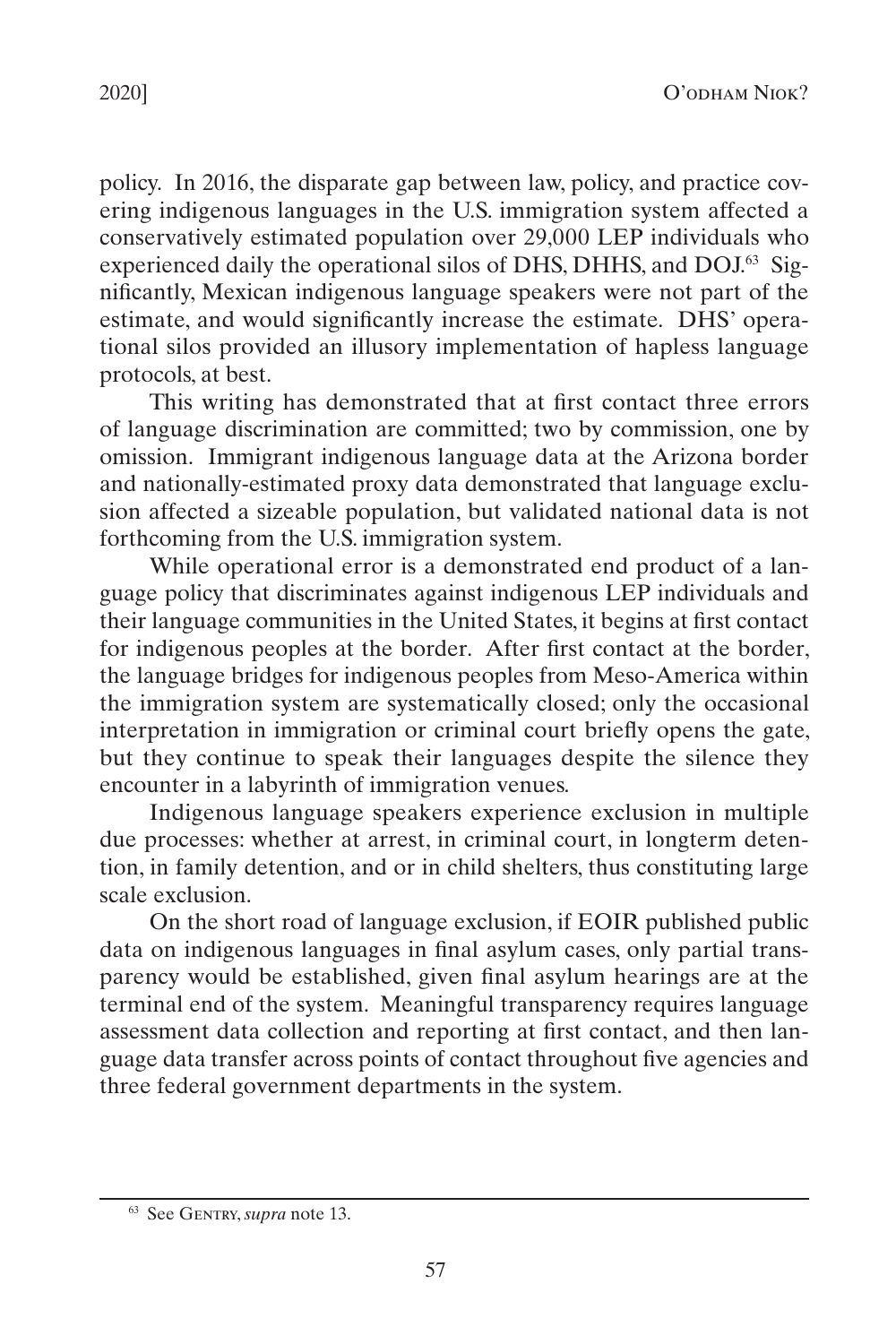Only an integrated institutional approach can measure the gap between indigenous languages spoken vs. indigenous immigrants' access to language interpretation.

Yet, those measures are just an on-ramp to addressing the short road of indigenous language discrimination. In contrast, to overcome the long road of language discrimination, the obscured legacy of colonial and postcolonial language regimes must be engaged, for they are buried as the seeds of a discriminatory language ideology. As case law has demonstrated, U.S. colonial era practices of harsh language exclusion were never absolute. However, tellingly, indigenous nations legally recognized in the United States were once subject to legal termination (Termination Act of 1953) for a period of thirty-five years.64

In conclusion, it is the uncontested settler colonial linguistic legacy which masks the current indigenous social status in U.S. jurisprudence generally. That legacy serves as the jurisprudential foreground for indigenous discrimination in the immigration process, which is not merely a product of inconsistent and remotely mismanaged ad hoc policies governing patterns of indigenous language exclusion in the U.S. immigration system.65 For legal professionals who do not receive preparation in language rights, sociolinguists, or interpretation law, being self-aware of that deficit can be understood in the stark terms that indigenous peoples experience. That deficit is reflected in daily practice, despite law and policy to the contrary. The colonial legacy resounds in the primordial experience of first contact. In fact, the conditions and provision for training canines (dogs) working with Customs and Border Patrol since 1993 are better regulated than the provision of indigenous languages for tens of thousands of indigenous language speaking immigrants.<sup>66</sup>

Without broader legal support for indigenous rights in legal settings generally, the profession of immigration attorneys in the United States has proven incapable of defending indigenous language rights specifically. In effect, indigenous language speakers are more often than not "terminated" in every instance of due process violations due to language exclusion.

<sup>64</sup> House Concurrent Resolution 108 of 1953 (repudiated in 1983).

<sup>65</sup> Roxanne Dunbar-Ortiz, AN INDIGENOUS PEOPLES HISTORY OF THE UNIT-ED STATES 173—75 (2015).

<sup>66</sup> *Canine Program History*, U.S. Customs and Border Protection, https://www.cbp.gov/ border-security/along-us-borders/canine-program/history-3 (last modified Jun. 3, 2014).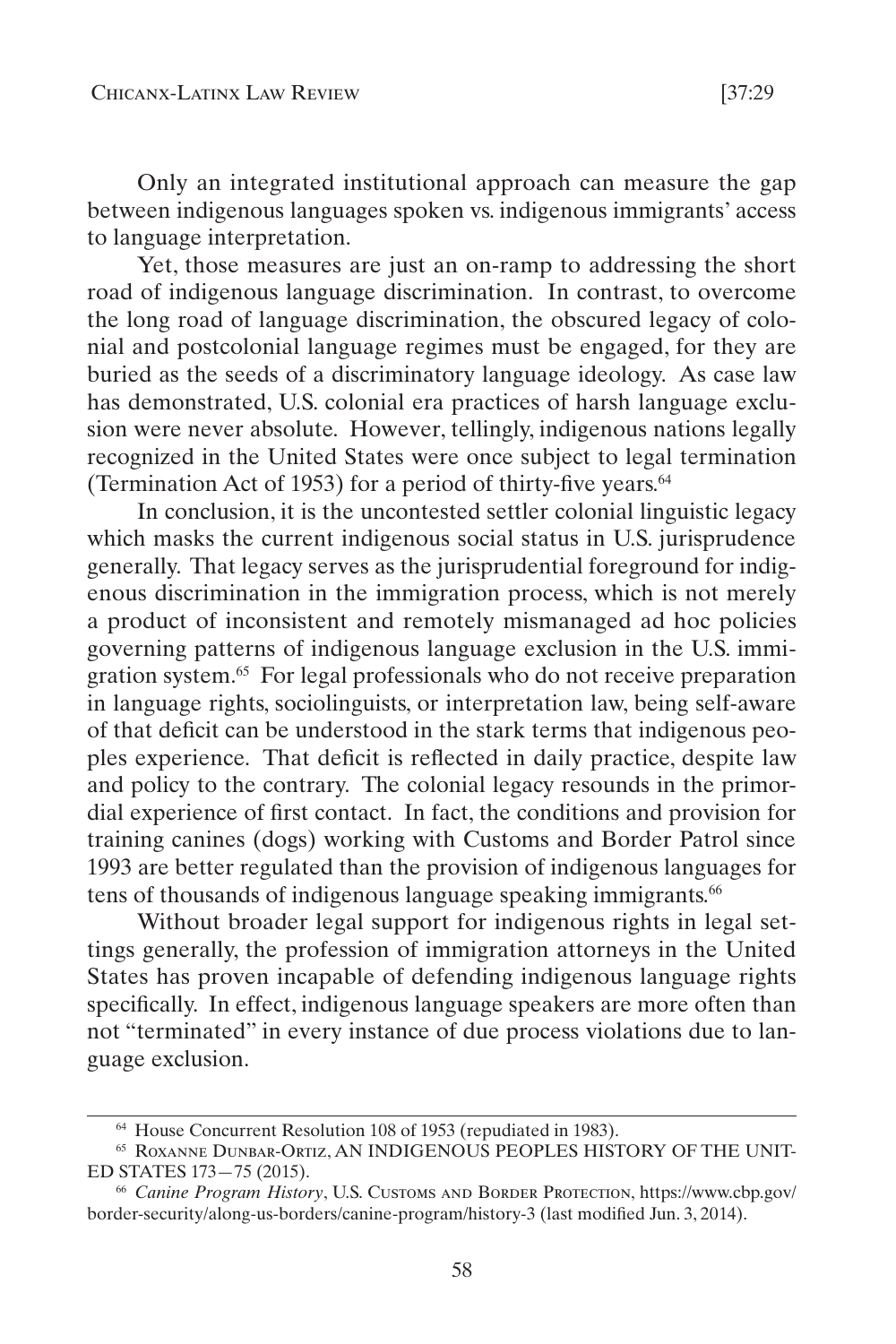<span id="page-31-0"></span>In contrast, Mexico—a nation with larger numbers of indigenous peoples—approved of federal legislation for indigenous language interpretation rights in federal courts, and is in the beginning stages of implementing indigenous language interpretation services.<sup>67</sup>

These undercurrents highlight a global reality where ongoing U.S. policy discriminates against indigenous language speaking immigrants, contrasting with legal protection in Mexican legal venues for Mexican indigenous languages. The long road to indigenous language discrimination requires that immigration law and policy look beyond its own jurisprudence and recognize the cultural and linguistic rights of indigenous peoples as set out in the United Nations Declaration of Rights of Indigenous Peoples in 2007 and their cultural rights in International Labor Organization's Resolution 169; principally the right to be identified separately and uniquely from Latino, Hispanic, mestizo, or any other national ethnicity with whom they have migrated to from their homelands. In all cases, their indigenous origins and the customary uses of their languages precede the nation states they left or entered. Their spoken languages all precede the doctrine of discovery.

A persistent assumption made by many majority language speakers is that only a single national language should be allowed in immigration venues. This idea is silently supported internally by the predominant operational culture in U.S. immigration venues and in the absence of strongly implemented nondiscriminatory language policies. Mexico is now facing a similar challenge with indigenous language speaking immigrants from Central America.

### **B.** *Remaining Gaps in Language Policy*

Since the publication of *Indigenous Language Speaking Immigrants in the U.S. Immigration System*, limited progress had been made. EOIR contracted the Vera Institute of Justice to expand their Legal Orientation Program for longterm immigrant detainees in 2016. The Vera Institute of Justice produced audio recordings in five indigenous languages for use by nonprofit legal organizations nationally for delivery to longterm detainees. That approach theoretically offers legal orientation on par

<sup>67</sup> Comisión Interamericana de Derechos Humanos, Derechos Humanos de los Migrantes y Otras Personas en el Contexto de la Movilidad Humana en México 261 (2013), http://www.oas.org/es/cidh/migrantes/docs/pdf/informe-migrantes-mexico-2013.pdf.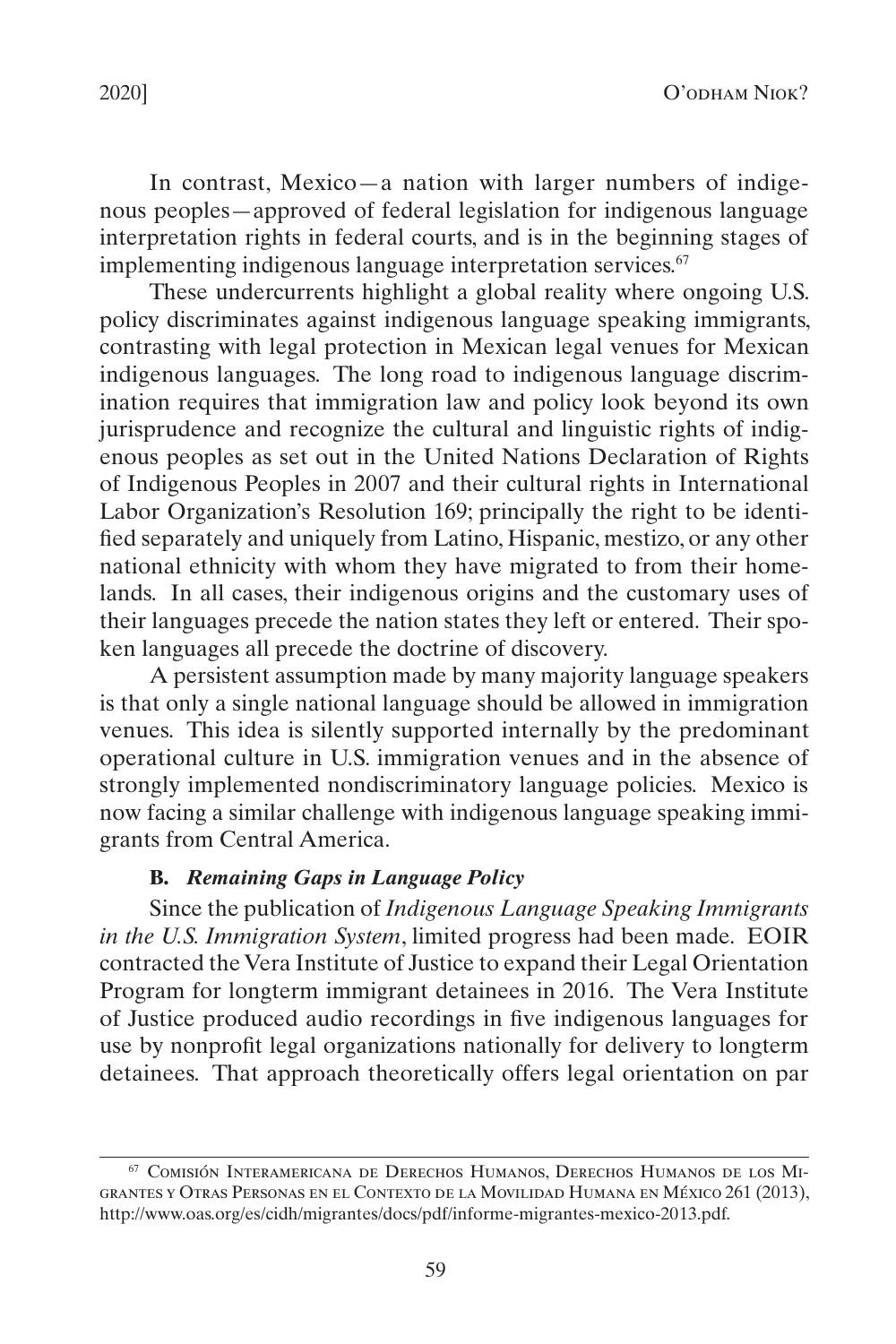with that offered to Spanish speaking detainees, albeit 27 years after Spanish speakers received orientations in Spanish in Florence, Arizona.<sup>68</sup>

However, wardens at immigrant detention centers in Arizona appear to determine if playback devices—necessary to present audio interpretation of legal orientation information—are allowed; the same legal information is presented in Spanish on a daily basis in the very same detention centers.

In March 2018, DOJ temporarily put a hold the Legal Orientation Program nationally, and then reversed itself and continued to allow access. There is still a dearth of public accountability for the language groups served, given there is no onsite public monitoring of its actual use in short-term and longterm adult detention, in children detention centers, in family detention centers, or the Migrant Protection Program's border asylum tent centers. Neither the Vera Institute of Justice nor EOIR publish quantified outcomes for indigenous languages. Both are subject to Executive Order 13166.

Reporting in the press about discriminatory language practices during immigration proceedings consistently supports the need for public monitoring and reporting of actual language utility.<sup>69</sup>

The DOJ in 2017 internally solicited a white paper on improvement of language services. A pilot indigenous language interpreters' training program from a private but highly qualified language contractor, was outlined in the delivered white paper. The documented rationale

<sup>&</sup>lt;sup>68</sup> See, for example, the Florence and Eloy Programs run by The Florence Immigrant and Refugee Aid Project (FIRRP) (https://firrp.org/what/directservices/) (last visited 28 April, 2018). Individuals who were identified as indigenous language speakers were less likely to receive a legal orientation session by The Florence Project because: (1) oral and visual presentations were in Spanish and were linguistically available only to Spanish Speakers, (2) priority was given to group settings in order to present the Know Your Rights Information in Spanish. Indigenous language speakers would then have to either advocate for the same information in their language ,which no legal assistant or attorney spoke, or wait for the organization to decide to arrange for an interpreter, if at all. By 2016, the Vera Institute of Justice contracted for audio recordings in five Mayan Languages to be used in Legal Orientation Sessions for adults in long-term detention. The Florence Project's Legal Orientation Program was funded by the Vera Institute of Justice which was funded by EOIR, as were other Legal Orientation Programs funded in a like manner with other legal service providers nationally. The Vera Institute of Justice adopted the Florence Project's Legal Orientation Program as a national model. All are subject to Executive Order 13166.

<sup>69</sup> Roque Planas, *Winning Asylum Is Even Harder For Central Americans Who Don't Speak Spanish*, Huffington Post (Sept. 1, 2016), https://www.huffingtonpost.com/entry/asylum-central-americans\_us\_57c85ebde4b0e60d31ddb9d9.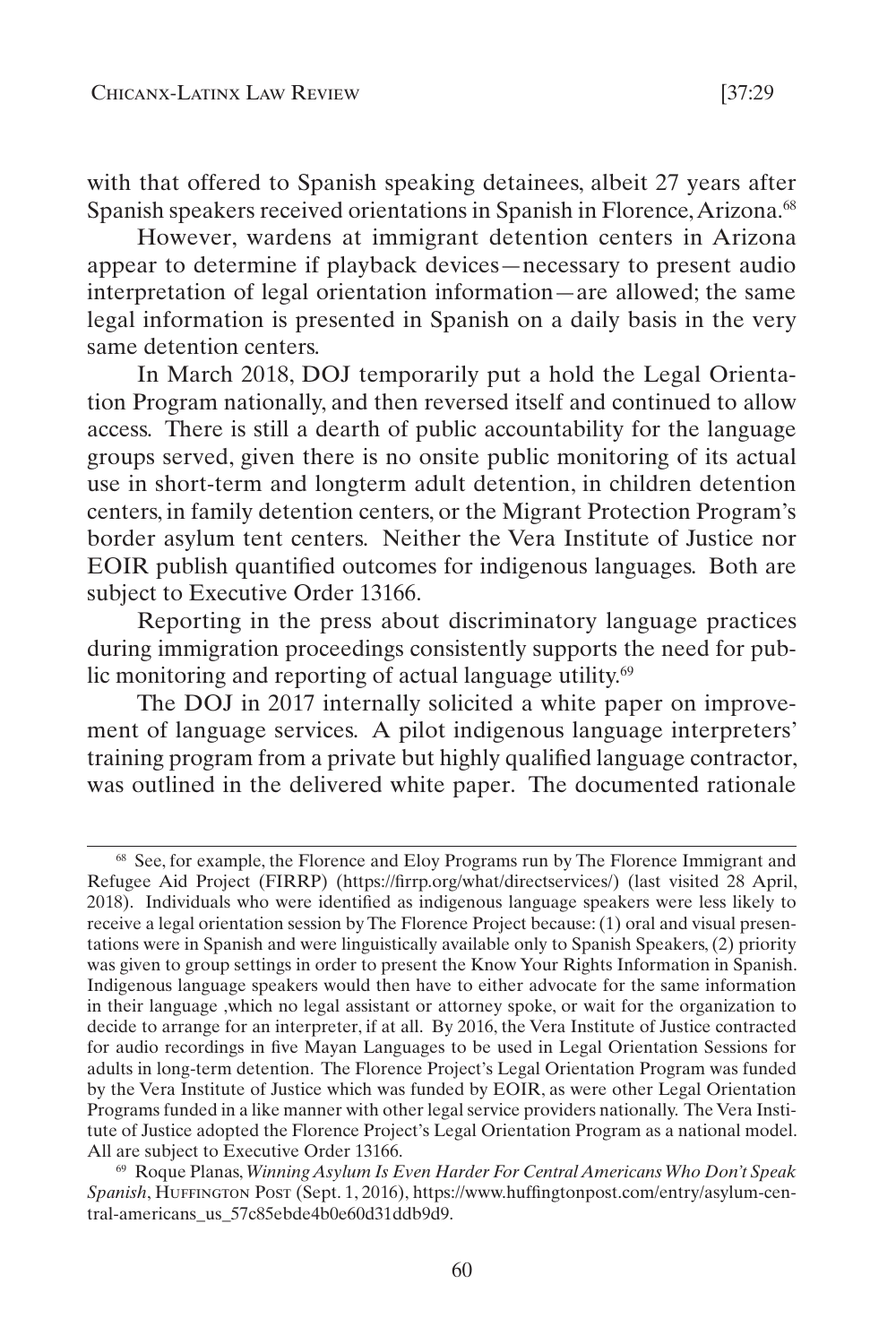considered its use for apprehension and detention functions of the U.S. immigration system. After delivery, the proposal was never reviewed.<sup>70</sup>

For indigenous language speakers, by February 2018, assignation of federal responsibility of Executive Order 13166 to the DHS Office of Civil Rights and Civil Liberties reflects a Kafkaesque attempt to deflect each department's (and their sub-agencies') responsibility to implement the order. This office has proven itself ineffective at handling even general legal discrimination complaints (its main mission), let alone the complex enforcement of a unified languages program across three DHS agencies: CBP, BP, and ICE.71

A toll-free number established by DHS outside the confines of detention with only three available languages—English, Spanish, or Arabic—does not provide indigenous language speaking immigrants with access. It is, however, symbolic of their rather pedestrian and racist attempt to promote the appearance of access.

The issue of indigenous language discrimination is time and again raised in public for individual cases but never for the class of indigenous language speakers within the system as a whole. Eight hours after his first contact with Border Patrol, the death of a Q'eqchi speaking seven-year-old, Jakelin Caal, occurred on December 7, 2018 while her father was in custody of CBP officers.<sup>72</sup> In this and other cases, it is an open question if the muted language practice of CBP is due to institutional neglect, or is actually maintained as another tactic in the U.S.

<sup>70</sup> *See* Gentry, *supra* note 13.

<sup>71</sup> U.S. Department of Homeland Security, Language Access Plan (Feb. 28, 2012), https://www.dhs.gov/sites/default/files/publications/crcl-dhs-language-access-plan.pdf. This program was launched by the Department of Homeland Security (DHS) to develop standards for language services and to coordinate the implementation of Executive Order 13166 throughout its agencies (CBP, CBP and ICE, etc.). DHS instructs its agencies to use extant FBI and DOD language in interpretation services. It does not specify what standards it will include; whether indigenous languages assessments, an overall reporting timeline, or publicly reported data on languages requested and delivered. The Office of Civil Rights and Civil Liberties has in the past not demonstrated the capacity to process or respond to an enormous backlog of complaints about immigration matters. This office has previously demonstrated little capacity to wield policy change within the agency, where operational Chiefs answer to the agency and not DHS directly.

<sup>72</sup> Nick Miroff & Robert Moore, *7-year-old migrant girl taken into Border Patrol custody dies of dehydration*, *exhaustion*, WASHINGTON POST (Dec. 13, 2018), https://www.washingtonpost.com/world/national-security/7-year-old-migrant-girl-taken-into-border-patrol-custody-dies-of-dehydration-exhaustion/2018/12/13/8909e356-ff03-11e8-862a-b6a6f3ce8199\_story. html?utm\_term=.e6df251f9499.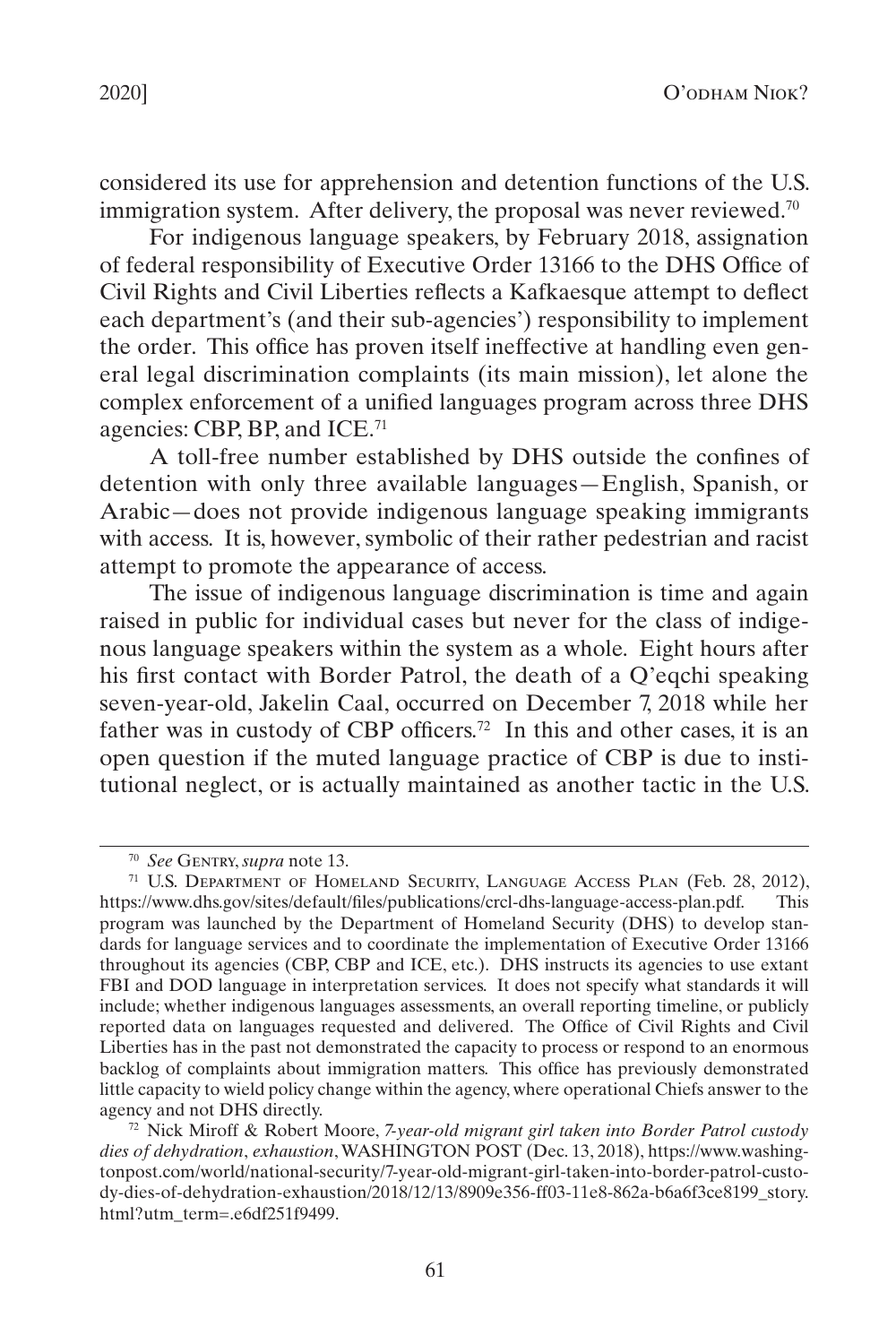immigration deterrence strategy. There has been a lack of investigation as to the causes of similar deaths:

". . . joint congressional letter signed by 17 members of Congress, an additional letter from Senator Warren, statements from national and international committees and organizations such as the United States Coalition against Corruption and Impunity in Guatemala, and the Inter-American Commission of Human Rights, all demanding an explanation and a full accounting for the causes and circumstances of the deaths of [five] Maya children, the U.S. Government has not conducted an exhaustive and transparent investigation or made any findings public, and not held anyone accountable concerning the deaths of children at the border."73

Due to a hollow implementation and the obfuscation of public accountability, Executive Order 13166 has failed to protect LEP indigenous language speaking immigrants as a particular vulnerable class of immigrants in the U.S. immigration system from legal discrimination. Without active safeguard polices to implement protections for indigenous language rights, authorities in DHS and DOJ who oversee linguistically uninformed agencies provide policy cover for a wholescale denial of indigenous language rights. The future implication for the legal community is that indigenous language speakers will remain invisible and inaudible subjects. The status quo is a *de facto* discriminatory language policy that rewards an enforcement regime, but denies due process.

In contrast, while the LGBTQ community has struggled mightily and gained exemplary allies in the defense against attacks on their gender rights in immigration settings, indigenous peoples remain largely on their own. There has been little public interest from the legal community in litigating the rights of indigenous language speakers.

Left unexamined in this inquiry, for example, is the confluence of ICE and local law enforcement under the 2013 revised 287-G program,<sup>74</sup> and the applicability of Title VI to states that receive and distribute

<sup>73</sup> *Hold the United States Accountable for Violating the Rights of all Asylum Seekers, Particularly Indigenous Peoples Migrating to the U.S.*, International Mayan League (Dec. 10, 2019). *See also* Patrisia Gonzalez, Juanita Lopez & Rachel Starks, Indigenous Peoples' Rights to Exist, Self Determination, Language and Due Process in Migration 3–4 (2020).

<sup>74</sup> *See Updated Facts on ICE's 287(g) Program*, U.S. Immigration and Customs Enforcement, https://www.ice.gov/factsheets/287g-reform (last updated Jan. 10, 2018).